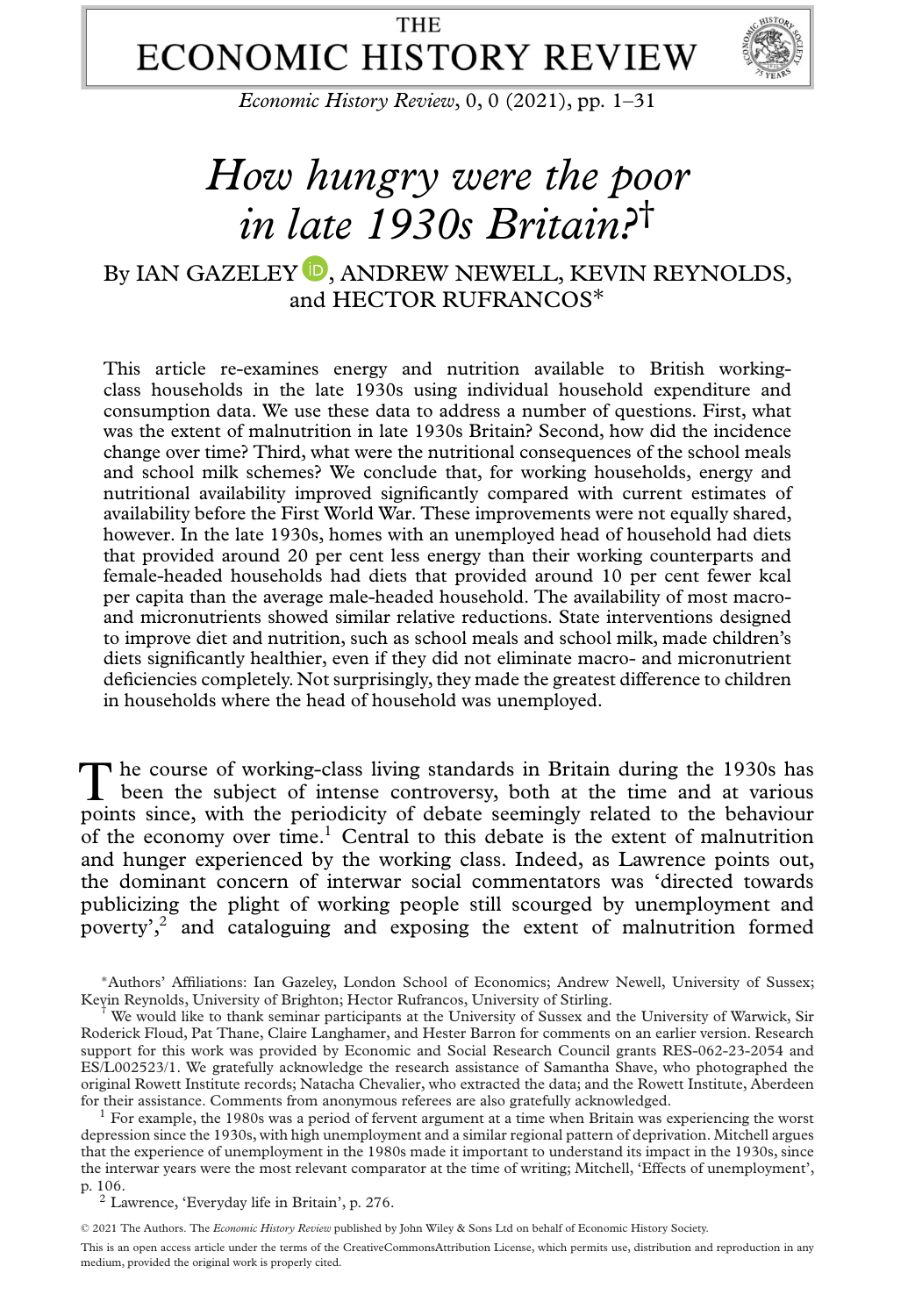an important component of this mission. Typical of pessimistic contemporary commentary is Fenner Brockway's *Hungry England*. <sup>3</sup> Examples were highlighted in the national press during the depression and the *Daily Mirror* ran a number of reports on poverty and malnutrition. One, under the title 'Mother's life for her 7 children', highlighted the case of Minnie Weaving, who died aged 37. Minnie was married to an unemployed general labourer and the family had an income of 48s. per week. According to the *Mirror*, she sacrificed her life for the sake of her children, and although pneumonia was the immediate cause of death, the pathologist noted, 'Had she had sufficient food in the past, the attack would not have proved fatal'.4

Crucially, however, for Boyd Orr in *Food health and income*, malnutrition was not confined to those who were out of work, sick, or old, but was pervasive among working households too. His conclusions were based upon the comparison of household food consumption evidence from budget studies with contemporary dietary recommended intakes.<sup>5</sup> Such descriptions of malnutrition helped shape the way that historians writing in the immediate post-Second World War period viewed the interwar years. The 1930s attracted the sobriquet 'the hungry 1930s', which pithily depicted the lived experience of millions and promoted the concerns of a substantial body of contemporary opinion to a canonical description of a time and place. In an oft-quoted passage Mowat demonized this appellation as 'myth, sedulously propagated later',<sup>6</sup> but as the 'Golden Age' of unprecedented affluence drew to a close in the 1970s, a more measured reassessment of living standards in the 1930s rapidly established a new orthodoxy. This interpretation portrayed the period in a more optimistic light, though did not necessarily deny the validity of the descriptions of hardship that characterized the traditional view. One of the key protagonists was Aldcroft, who wrote: 'not only was there a significant increase in real incomes and real wages but, partly as a result of this improvement and together with the extension of community services, the nation generally was better fed and clothed, and was housed in better conditions than those prevailing before the war'.<sup>7</sup> A similar conclusion was reached by Winter. In a review of the behaviour of mortality statistics in Britain in the years 1870–1950, he claimed: 'the sustained decline in mortality rates such as Britain experienced before the 1930s was impossible without major improvements in the quantity and quality of per capita food intakes'.8

During the mid-1980s, as unemployment reached a new postwar peak in Britain, a number of historians questioned this optimistic reassessment of the 1930s, particularly with respect to the supposed improvements in health associated with advances in material living standards and increased food consumption. On the basis of a detailed analysis of mortality data and a deconstruction of contemporary morbidity assessments, Webster concluded that, 'For those substantial sections of the population in a position of disadvantage it is difficult to maintain that the interwar period was marked by any meaningful improvement in health'.9

- 
- 
- <sup>9</sup> Webster, 'Healthy or hungry thirties?', p. 125.

 $^3$  Fenner Brockway, *Hungry England*.<br> $^4$  *Daily Mirror*, 28 Jan. 1933, p. 1.<br> $^5$  Boyd Orr, *Food health and income*, p. 55.<br> $^6$  Mowat, *Britain between the wars*, p. 432, quoted in Webster, 'Healthy or hungry thirti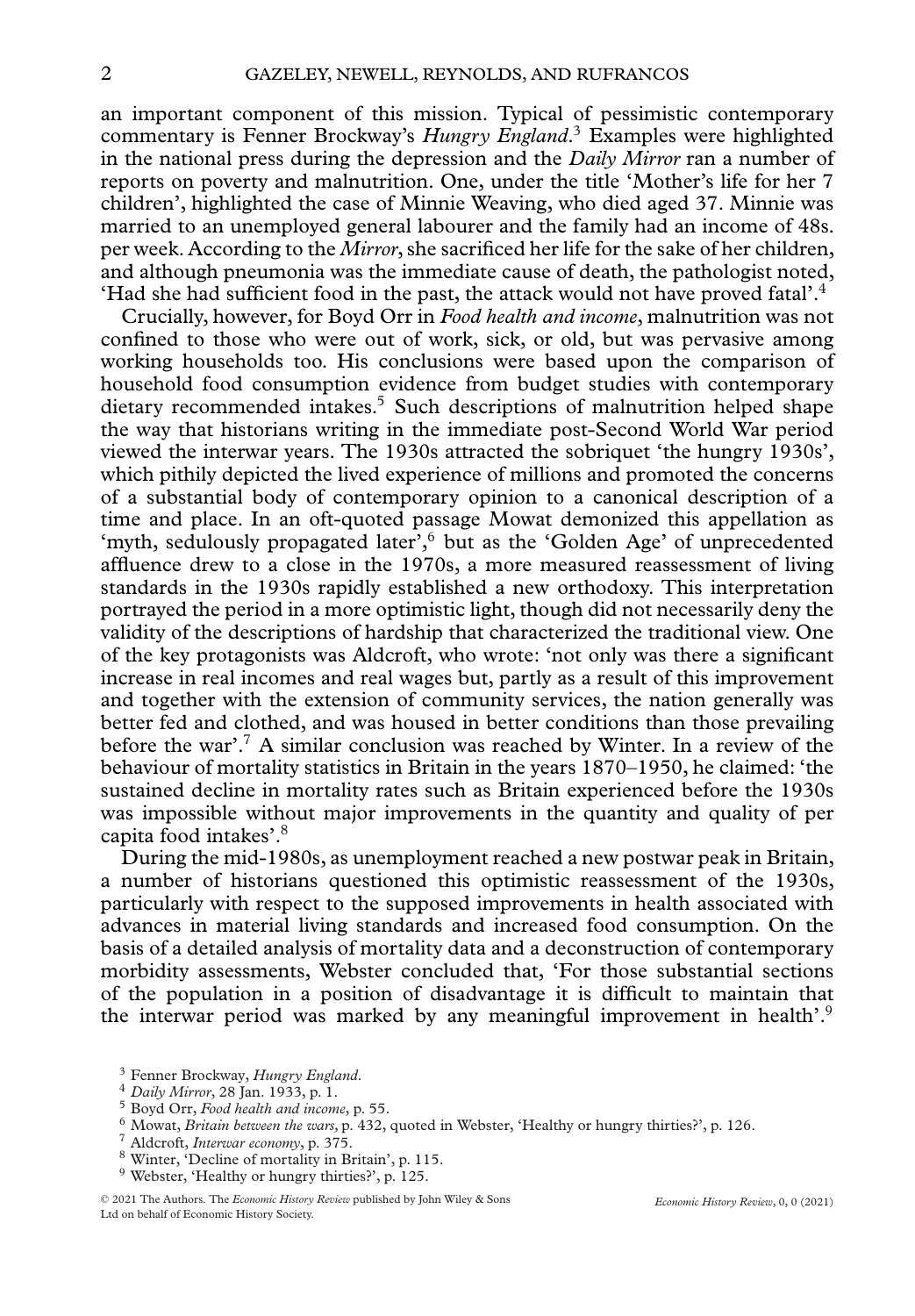Support for Webster's view was provided by Mitchell's analysis of the effects of unemployment on infant and maternal mortality rates. Her inference that unemployment had a negative impact on infant mortality is drawn largely from the inspection of aggregate data, but her conclusions on the role played by malnutrition on maternal mortality are more convincing. These were based on William's detailed investigation into maternal health in the Rhondda during the 1930s, where the introduction of food aid to women in maternity clinics resulted in a significant fall in the puerperal death rate in 1935.<sup>10</sup> Vernon points to the resurrection of the 'hungry 1930s' as being a direct consequence of the unravelling of the social democratic project and the re-assertion of free-market economics that was occurring at this time under the Conservative governments led by Prime Minister Thatcher.<sup>11</sup> Indeed, as Mason demonstrates, the answer to the question as to whether Britain in the 1930s was healthy or hungry can be seen as providing a judgement on capitalism itself.12

More recently, Lawrence has argued for the recognition of a plurality among interwar Britons' experience, based largely upon the economic geography of the depression.<sup>13</sup> The recognition of the co-existence of a largely prosperous south and a relatively depressed north is not a new idea and can be found in Priestley's description of his travels around England in 1933 published in *English journey*, 14 and in any number of accounts since. However, it does help to make sense of the persistence of diametrically opposed interpretations of the period. In this article we take an empirical approach to investigate an alternative, if related, taxonomy, based upon employment status and household structure, rather than economic geography *per se*, to describe the plurality of interwar Britons' experiences, though, of course, employment status had a strong geographical component.

To this end, this article uses individual household level data from the Ministry of Labour 1937/8 household expenditure enquiry and those collected by the Rowett Research Institute in 1938/9 for the Carnegie Trust to construct new estimates of food consumption and nutrition. It is set out as follows: in section I, we analyse changes to material indicators of living standards in the first 40 years of the twentieth century. In section II, we further explore contemporary concerns over malnutrition in Britain during the 1930s, review the findings of the major food surveys of the period, identify their shortcomings, and examine the standards used to judge nutritional adequacy. In section III, we review the 1937/8 Ministry of Labour working-class household expenditure survey, discuss how the individual household data can be utilized for nutritional analysis, and compare our estimates with the published results of 1930s food enquiries. Almost all the households taking part in this survey were headed by working men. In section IV we move on to consider the nutritional position of unemployed male-headed households and female-headed households in employment, derived from the analysis of the

<sup>&</sup>lt;sup>10</sup> Scheme described in Williams, 'Malnutrition as a cause of maternal mortality', *Public Health*, 50 (1936), p. 11, cited in Mitchell, 'Effects of unemployment', pp. 115–16.

<sup>&</sup>lt;sup>11</sup> Vernon, *Hunger*, p. 270.<br><sup>12</sup> Ibid., pp. 257–8; Mason, 'Hunger', p. 24.<br><sup>13</sup> Lawrence, 'Everyday life in Britain', p. 274.<br><sup>14</sup> Priestley, *English journey*.

<sup>© 2021</sup> The Authors. The *Economic History Review* published by John Wiley & Sons Ltd on behalf of Economic History Society.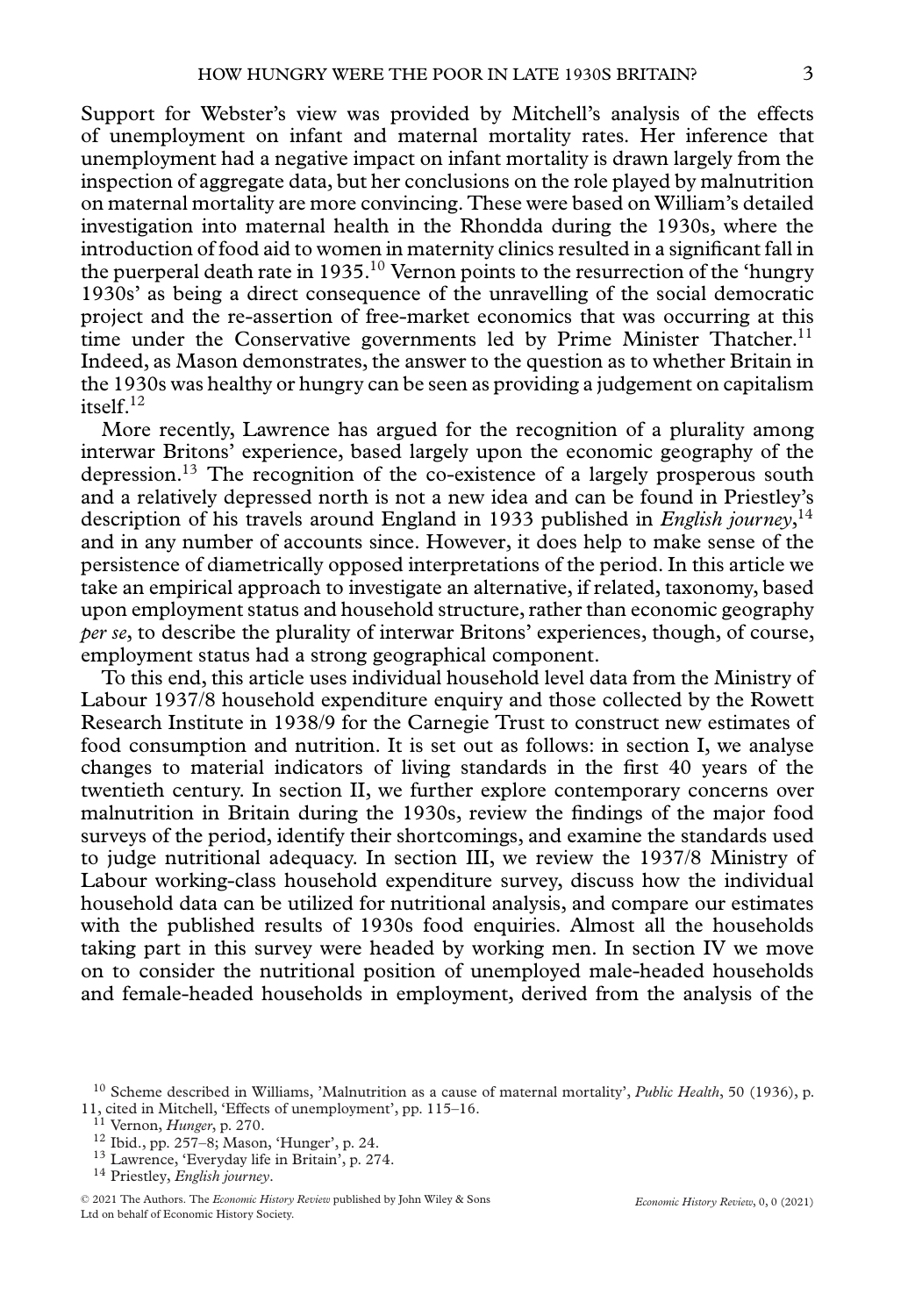individual household data for the Carnegie Trust's *Dietary and clinical survey*. <sup>15</sup> We also use these data to explore the impact of 1930s state interventions; namely free school meals, school milk schemes, and food provided in clinics, as recorded by households taking part in the Carnegie survey. Section V places our results in a longer time frame and makes comparison with estimates of nutritional status at the beginning of the twentieth century, and section VI concludes.

Our study suggests that both the traditional and ameliorist viewpoints of the 1930s are plausible descriptions that can coexist. Among working households there was a significant improvement in average food consumption per capita, which translated into improvements in average energy and macronutrient availability. These nutritional gains permeated through most of the household income distribution among those households where the head of household was in work. In those households where the head of household was unemployed, however, levels of energy and macronutrient availability per capita were in many cases similar to those households that contemporaries described as 'destitute' before the First World War. Household structure also played an important role here, as we go on to show. We also examine the role of the state in improving energy and nutrition levels available to children through free school meals, school milk schemes, and assistance to working-class mothers in clinics, and conclude that collectively these state interventions made a considerable difference, especially with respect to calcium and protein intakes among children, but were not sufficient individually to ensure adequate standards of nutrition generally. For the children in receipt of school meals from low-income households, however, it was probably transformative in terms of the proportion of the day spent hungry.

#### I. Improvement in living standards, 1900–40

Gazeley and Newell used household expenditure survey evidence to examine changes in material living standards in the first half of the twentieth century.16 In table 1, we take our analysis further using data from the 1904 Board of Trade survey and the 1937/8 Ministry of Labour survey, in conjunction with Feinstein's retail price index.17 Most of the households present in these surveys had two parents, at least one of whom was in work. It can be seen that by 1937/8, average weekly total household expenditure in 1937/8 prices was 228 per cent higher than weekly mean household income in 1904, at 1904 prices.<sup>18</sup> Between these dates, however, the retail price index (RPI) had risen by 69 per cent, so real weekly mean household expenditure increased by about 34 per cent.<sup>19</sup> However, average household size also fell by about 24 per cent between these two surveys, from about 5.1 in 1904, to about 3.9 in  $1937/8$ <sup>20</sup> In per capita terms, therefore, the rise in average real

<sup>&</sup>lt;sup>15</sup> The results of this survey, though not the individual level household data, were subsequently published in Report to the Carnegie United Kingdom Trust from the Rowett Research Institute, *Family diet and health in*

<sup>&</sup>lt;sup>16</sup> Gazeley and Newell, 'British Living Standards Project'.<br>
<sup>17</sup> Feinstein, *National income*, tab. 65 T140 (col. 3).<br>
<sup>18</sup> Calculated from tab. 1 (1007.9/442.6).<br>
<sup>19</sup> Calculated from tab. 1 (595/442.6).<br>
<sup>20</sup> In compa survey data indicate slightly larger households. Average household size from the population census data for 1911 is 4.36, falling to 4.14 in 1921 and 3.72 in 1931. See Engineers' Study Group, *Design of a family budget*, p. 6.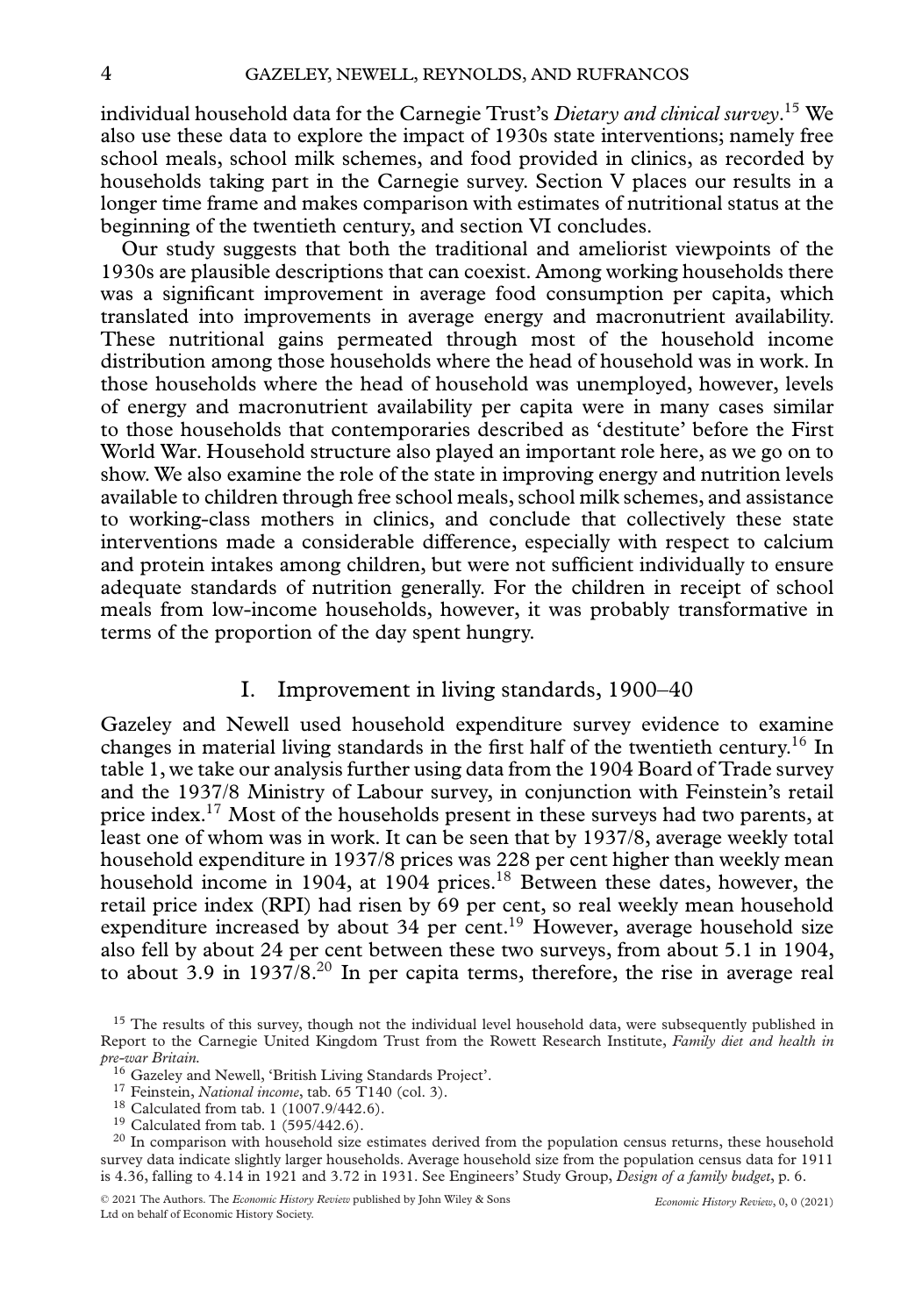| <b>Nutrient</b>                    | Mean    | Median              | 90th percentile | 10th percentile Std. dev. |       |
|------------------------------------|---------|---------------------|-----------------|---------------------------|-------|
|                                    |         | Board of Trade 1904 |                 |                           |       |
| Weekly food expenditure (d.)       | 265.6   | 249                 | 435             | 153.5                     | 115.7 |
| Weekly family income (d.)          | 442.6   | 408                 | 666             | 264                       | 185.6 |
| Food share of income               | 0.63    | 0.60                | 0.85            | 0.40                      | 0.22  |
| Household size                     | 5.1     | 5                   | 8               | 2                         | 2.2   |
|                                    |         | Ministry of Labour  |                 |                           |       |
|                                    |         | 1937/8              |                 |                           |       |
| Weekly food expenditure (d.)       | 407.6   | 370                 | 631             | 232                       | 169.4 |
| Weekly total expenditure (d.)      | 1,007.9 | 880.5               | 1,642.5         | 504.5                     | 542.6 |
| Food share of expenditure          | 0.43    | 0.43                | 0.58            | 0.29                      | 0.12  |
| Household size                     | 3.9     | 4                   | 6               | 2                         | 1.7   |
| Weekly total expenditure (1904 d.) | 595.0   | 519.8               | 969.6           | 197.8                     | 320.3 |

Table 1. *Household characteristics, 1904 and 1937/8*

*Sources:* Calculated by authors from the surviving returns of the 1904 Board of Trade and 1937/8 Ministry of Labour surveys; data available at UK Data Archive, *Living standards of working households in Britain, 1904–1954,* [http://doi.org/10.5255/](http://doi.org/10.5255/UKDA-SN-7916-1) [UKDA-SN-7916-1.](http://doi.org/10.5255/UKDA-SN-7916-1) Weekly total expenditure in 1904 d. calculated from the retail price series given in Feinstein, *National income*, tab. 65 T140, col. 3.

incomes between 1904 and 1937/8 was around 75 per cent.<sup>21</sup> This rise in real incomes per capita is reflected in a substantial fall in the mean food share, from 0.63 to 0.43, but only a minor part of this is due to lower food prices, which, according to Feinstein, rose only a little less than the rise in the overall RPI between 1904 and 1937/8.22 Notice in table 1 that the fall in the food shares for the poorest households is much greater than at average income levels. At the 90th percentile, the food share falls by about 32 per cent from 0.85 to 0.58, compared to a fall of about 20 per cent at the mean and about 10 per cent at the 10th percentile. This is consistent with a shift in consumption of a basket of goods composed mainly of essential items in 1904 to one in 1937/8 that better reflected the inclusion of consumer goods produced by an advanced industrial economy. Other price changes also benefited poorer households. Housing was a little cheaper relative to food in 1937/8, though not by much, and as a consequence of interwar house-building the available housing stock had probably improved in quality.<sup>23</sup> The scourge of the interwar years was the high incidence of unemployment, though in aggregate terms, by the end of the 1930s, the comparison with 1904 is more favourable. Feinstein gives an unemployment rate of 6 per cent in 1904, compared with an average rate of about 8.5 per cent for the years 1937 and 1938.<sup>24</sup> We also know, however, that the duration of unemployment was probably longer in 1938, where on average about

whereas those for 1937 are estimates of the percentage of the civilian working population unemployed (7.8%) in 1937, 9.3% in 1938), and thus are not strictly comparable. Boyer and Hatton's ('New estimates', p. 662, tab. 4) reworking of the pre-1914 unemployment data suggest levels of unemployment in 1904 similar to those that Feinstein gives for 1937 and 1938.

<sup>&</sup>lt;sup>21</sup> Calculated from tab. 1 (595/3.9)/(442.6/5.1).<br><sup>22</sup> Feinstein, *National income*, food price index, tab. 62 T138 (col. 1). Feinstein's food price index gives a 5%<br>lower rise than his retail price index 1904–38.

<sup>&</sup>lt;sup>23</sup> Feinstein, *National income*, housing price index, tab. 62 T138 (col. 3). Rent expenditure was the next most important category of expenditure, estimated to vary between about 12% and 16% of total household expenditure depending on income and household size (not that different from expenditure share on rent in 1904). See Nicholson, 'Variations', p. 365, tab. 6. <sup>24</sup> Feinstein, *National income*, tab. 57 T125. The 1904 figure is based upon adjusted trades union records,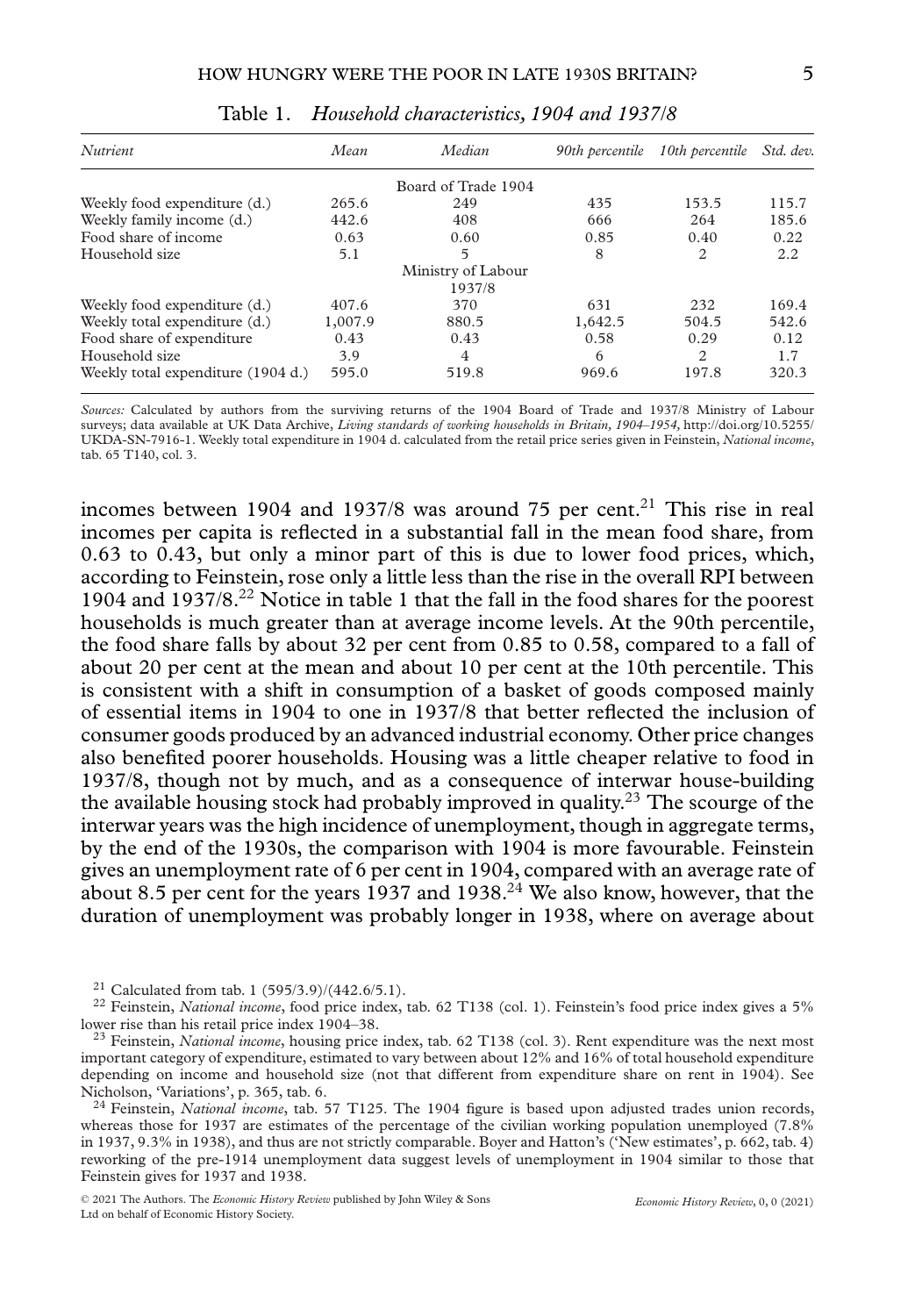one-fifth of claimants had been unemployed for over one year, largely reflecting the weak position of staple export trades.<sup>25</sup>

The optimism conveyed by the aggregate data reported in table 1 for those in work is borne out by recent research on European male heights by Hatton and Bray, who find that for northern European countries the increase in heights was greatest during the trans-war period. For the UK, during the period from the middle of the nineteenth century until the end of the twentieth century, the largest decadal increase in heights was among the birth cohorts born before the First World War, who would have reached maturity during the interwar period; and this occurred before the advent of universal health care and sustained economic growth of the golden age.<sup>26</sup> According to Hatton, the single most important explanation for the increase in heights during the trans-war period is improvements in the net disease environment.<sup>27</sup> So in short, there are good reasons to believe that, for those households in work, average levels of food consumption and nutrition would be considerably higher than corresponding families at the turn of the century.

#### II. Food consumption and nutritional standards in the 1930s

Investigations of (minimum needs based) poverty in Britain during the interwar period incorporated major advancements in nutrition science into their prescribed dietary requirements. In 1933 the British Medical Association (BMA) set out their own nutritional recommendation, which they translated into a cash sum representing the minimum cost of a diet that would maintain health and working capacity.28 There were two other important dietary standards developed in the 1930s: the US dietary standard designed by Stiebeling  $(1933)$ ,<sup>29</sup> which specified minimum per capita intakes for protein, calcium, phosphorus, iron, and vitamins A and C, and the standard developed by the League of Nations Technical Commission (1937).<sup>30</sup> These three standards differ from each other in detail, as we shall see shortly, especially with respect to vitamin and mineral recommendations, and differ significantly from modern nutritional intake recommendations with respect to energy, protein, and vitamin and mineral recommendations. So the choice of comparator standard can clearly affect judgements on the extent of nutritional adequacy, and each of the major contemporary investigations of food poverty in the 1930s used a different standard.

In *Poverty and public health*, M'Gonigle and Kirby utilized the 1933 BMA recommendations in their landmark study of working-class living conditions in Stockton-on-Tees in 1935. They compared the budget available for food in 141 families, once the cost of other necessities had been deducted, with the BMA recommended cost per capita of a minimum diet required to maintain health, repriced at 1935 Stockton-on -Tees prices. They found that sufficient income was

<sup>&</sup>lt;sup>25</sup> Crafts, 'Long-term unemployment', p. 421, tab. 2.<br>
<sup>26</sup> Hatton and Bray, 'Long run trends', p. 407, tab. 1.<br>
<sup>27</sup> Hatton, 'How have Europeans grown so tall?', p. 366.<br>
<sup>28</sup> Mayhew, '1930s nutrition controversy', p. 4 *Organisation*, vol. VII, no. 3.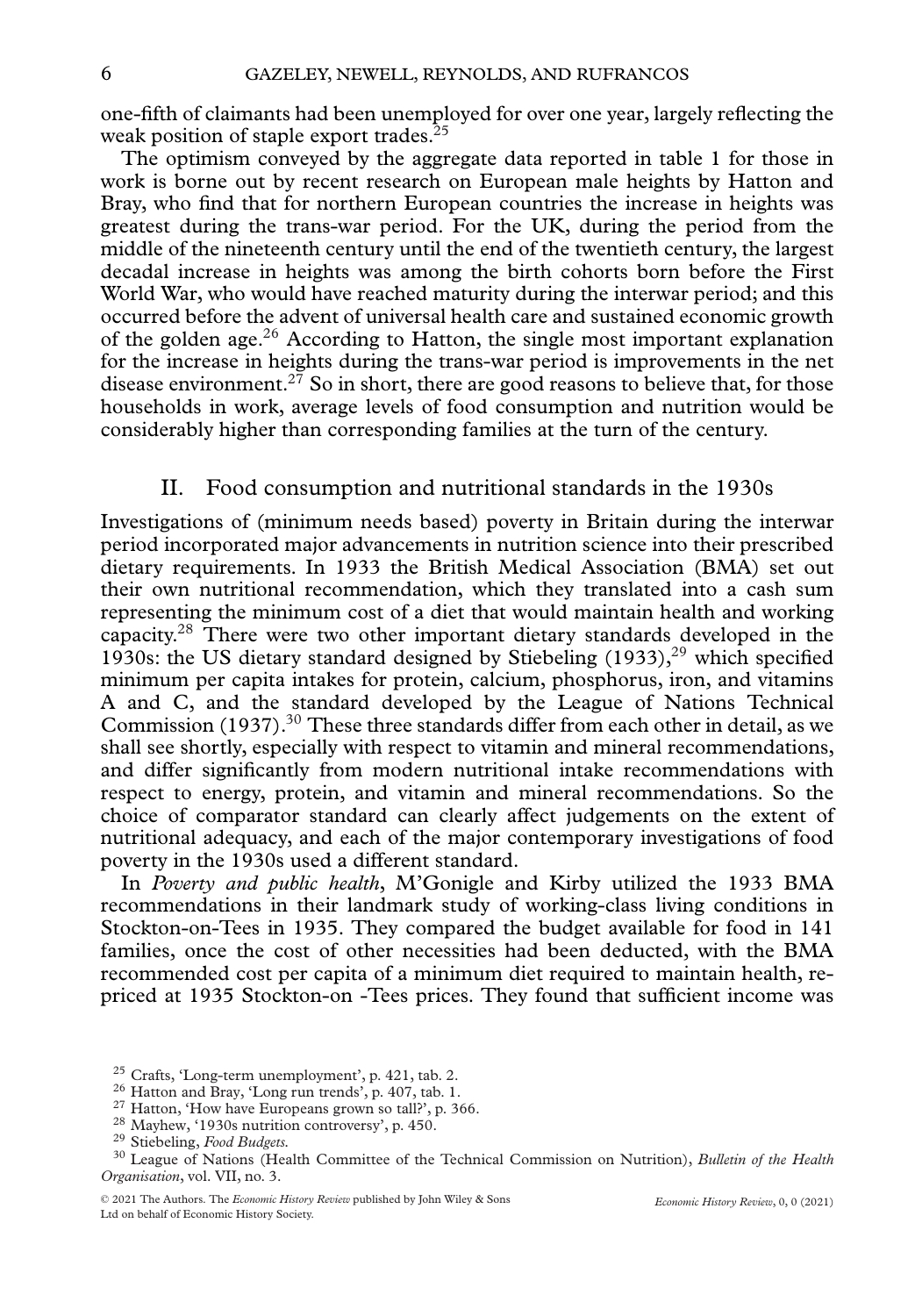only available in the highest household income class of 70–80s. per week.<sup>31</sup> The nutritional analysis of these households' food purchases revealed that, while energy availability rose with income, for groups with an income of less than 55s. per week, energy values were below the 1933 BMA standard of 3,400 kcal per capita per day. A similar pattern was found in the analysis of the availability of first-class animal protein in the diet. $32$  They analyse in detail the essential living costs facing working-class households at different income levels and while, at the margin, a lack of knowledge or ignorance of the nutritional value of particular foods had an impact on nutrition, malnutrition was overwhelmingly the consequence of low income per capita, whether by virtue of low wages or large household size.<sup>33</sup> Clearly, any event that drastically reduced income, such as a lack of employment, chronic ill health, or death of the principal wage earner, was liable to have a strong negative impact on household nutrition. M'Gonigle and Kirby were circumspect concerning the extent to which their findings for Stockton-on-Tees could be generalized to other areas, but ultimately they concluded that 'it appears not improbable that nearly one half of the population of England and Wales subsist, to a greater or lesser extent, below the safety line of nutrition'.<sup>34</sup>

In *Food health and income* (1937), Boyd Orr reached a more emphatic conclusion. Based upon the application of Stiebeling's US standard, he claimed that the poorest group of the population—some 4.5 million people, or about 10 per cent of the population of the UK—had diets deficient in every nutritional constituent he examined, and another nine million people had a diet deficient in all nutritional constituents other than protein. He argued for a direct causal link between nutrition and the incidence of disease and physical stature: 'as income increases, disease and death-rate decrease, children grow more quickly, adult stature is greater and general health and physiques improve<sup>7</sup>.<sup>35</sup> The empirical basis of Boyd Orr's conclusions was the analysis of the nutritional content of foods recorded in 1,152 family budgets from six household and dietary surveys carried out between 1932 and 1935. The largest single group (538) were for England and Wales, carried out by the Women's Co-operative Guild in 1935; the next largest were from Merseyside (243) in 1932, followed by Great Britain Middle Class (138) in 1932, Newcastle (102) in 1933–4, Stockton-on-Tees (82) in 1932, and finally Manchester and District (49) in 1933.<sup>36</sup> According to Boyd Orr, these surveys included a wide range of income classes from 'very poor families spending less than 2s per head weekly on food, up to families with an income of  $f_1(2,000)$  per annum spending 15s or more per head on food'.<sup>37</sup>

<sup>31</sup> M'Gonigle and Kirby, *Poverty and public health*, pp. 243–7.<br><sup>32</sup> Ibid., p. 253, tab. 46.<br><sup>33</sup> Ibid., pp. 194–6.<br><sup>34</sup> Ibid., p. 263.<br><sup>35</sup> Boyd Orr, *Food health and income*, p. 55. A recent analysis of adult male hei and the early part of the twentieth century suggests that average final heights of men who reached maturity in the third quarter of the nineteenth century was 167.2 cm, increasing to 168.2 cm by the first quarter of the twentieth century and 170 cm in the second quarter of the twentieth century. Surprisingly, perhaps, it was not until the third quarter of the twentieth century that average male heights in Great Britain exceeded the estimate for the second quarter of the nineteenth century (175 cm and 171.2 cm respectively). Floud, Fogel, Harris, and Hong, *Changing*

*body*, p. 69, tab. 2.5. <sup>36</sup> Boyd Orr, *Food health and income*, p. 59, app. II. These represented a sub-set suitable for nutritional analysis from the total of budgets collected. The total numbers were Women's Co-operative Guild 700, Newcastle 105, Manchester and District 50, Stockton-on-Tees 85, Merseyside 300, and Great Britain Middle Classes 200. <sup>37</sup> Ibid., p. 59, app. II.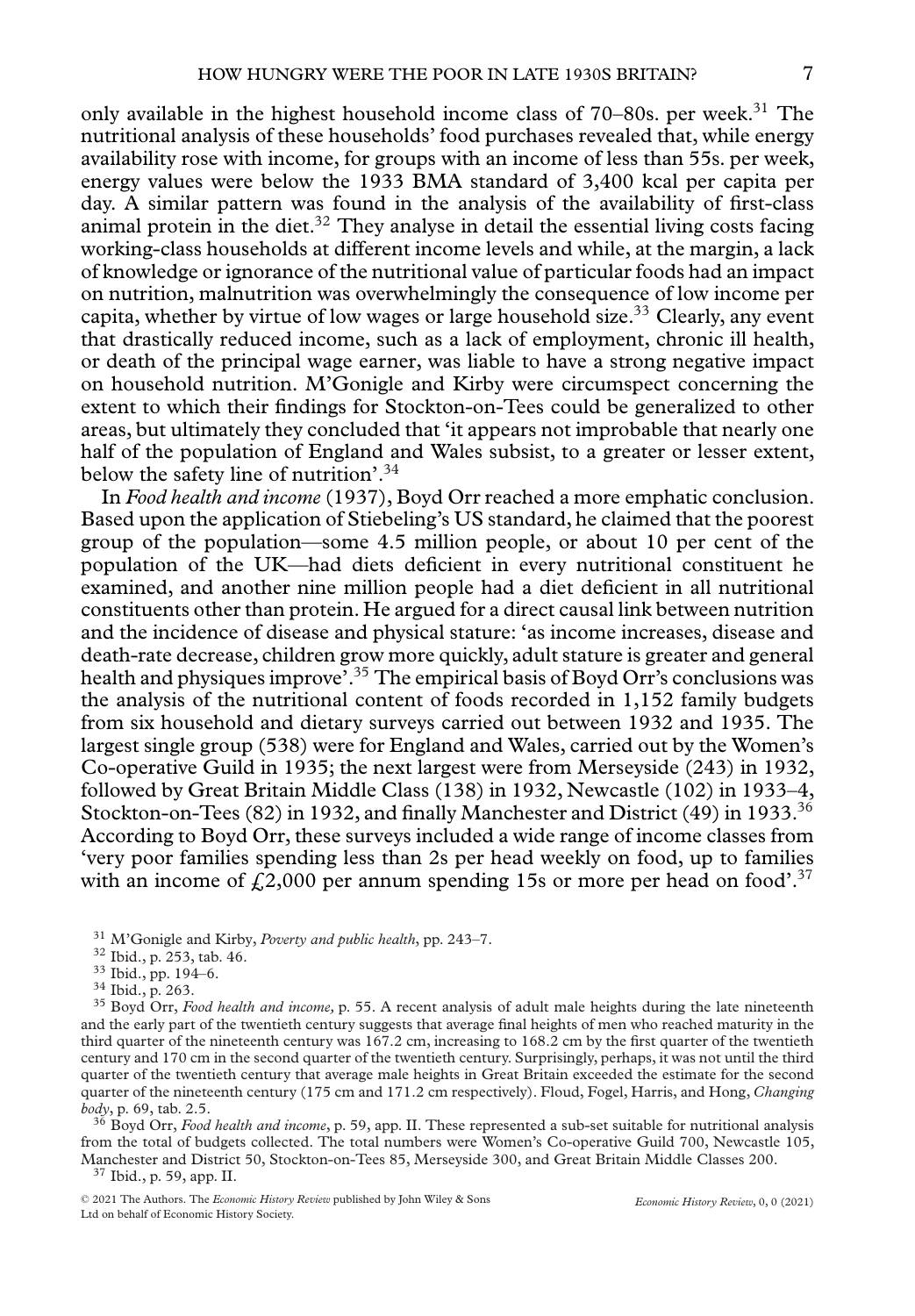From the analysis of these budgets, in conjunction with unpublished data derived from the 1931 population census, Boyd Orr estimated food and nutrient availability per head by income class for all of England and Wales.<sup>38</sup>

Crawford doubted the general validity of Boyd Orr's findings and commissioned his own Food Enquiry, which informed *The people's food*. Crawford justified his new survey on the basis that Boyd Orr's *Food Health and Income* was the outcome of the analysis of fewer than 1,200 budgets, none of which were bespoke to the study, and a high proportion of which were from large, low-income households in the industrial north of England. Thus, clerical workers and middle-class households were underrepresented and the very rich were completely excluded.<sup>39</sup> Crawford's Food Enquiry collected budgets from nearly 5,000 urban households between October 1936 and March 1937 in seven centres (London, Birmingham, Leeds, Glasgow, Newcastle, Liverpool, and Cardiff), which Crawford claimed were representative of two-thirds of the population of Great Britain.<sup>40</sup> Details of the method of sampling are unfortunately scant, but Crawford indicates that households in his study were randomly selected from five income groups, after a preliminary survey of each centre had identified particular areas that 'comprised the bulk of the respective members of those classes in each selected town'.<sup>41</sup> Helpfully, Crawford compared his findings with the recommendations of all three interwar nutritional standards (BMA, Steibeling, and the League of Nations). Unpublished postwar analysis by the Ministry of Food regarded the Crawford survey as superior to Boyd Orr's, though expressed doubts over the extent to which it could claim to be representative of Britain as a whole.<sup>42</sup>

Rowntree had also updated the dietary component of the minimum needs poverty line that he utilized in *Poverty: a study of town life* (1901) and set out this new dietary standard in *Human needs of labour* (1937), which combined the BMA recommendations for energy and protein with the League of Nations Technical Commission (1937) recommendations for minerals and vitamins. This composite standard formed the basis of the food component of the poverty line he employed in his second social survey of York, *Poverty and progress* (1941).43

The recommendations Boyd Orr utilized for 'moderately active' adult males are set out in table 2, along with those adopted by Rowntree in *Poverty and progress* (1941), and the 1991 UK standard produced by the Department of Health's Committee on Medical Aspects of Food and Nutrition Policy (COMA).<sup>44</sup> Vitamin and minerals in Boyd Orr's and Rowntree's standards have been converted into milligrams and micrograms to make them comparable with COMA 1991 (see the notes to table 2 for an explanation). These standards are recommendations for adult males, with a physical activity level (PAL) of 1.4. The desired intakes for adult women and children are generally less, but the most apparent difference between the minimum nutritional standard used by Boyd Orr's and Rowntree and the

identical to COMA except for a reduction in energy requirements for adult males of 50 kcal per day.

<sup>&</sup>lt;sup>38</sup> Ibid., pp. 62–4, app. V.<br><sup>39</sup> Crawford and Broadley, *People's food*, pp. 25–6.<br><sup>40</sup> Ibid., pp. 27–31.<br><sup>41</sup> Ibid., p. 310, app. I.<br><sup>42</sup> TNA, MAF 300/1, Crawford Broadley Comparisons, notes on the comparability of pre samples, p. 3.<br><sup>43</sup> Rowntree, *Poverty: a study of town life*; idem, *Human needs of labour*, pp. 48–76; idem, *Poverty and progress*.<br><sup>44</sup> The more recent 2011 UK Scientific Advisory Committee on Nutrition (SACN) recommen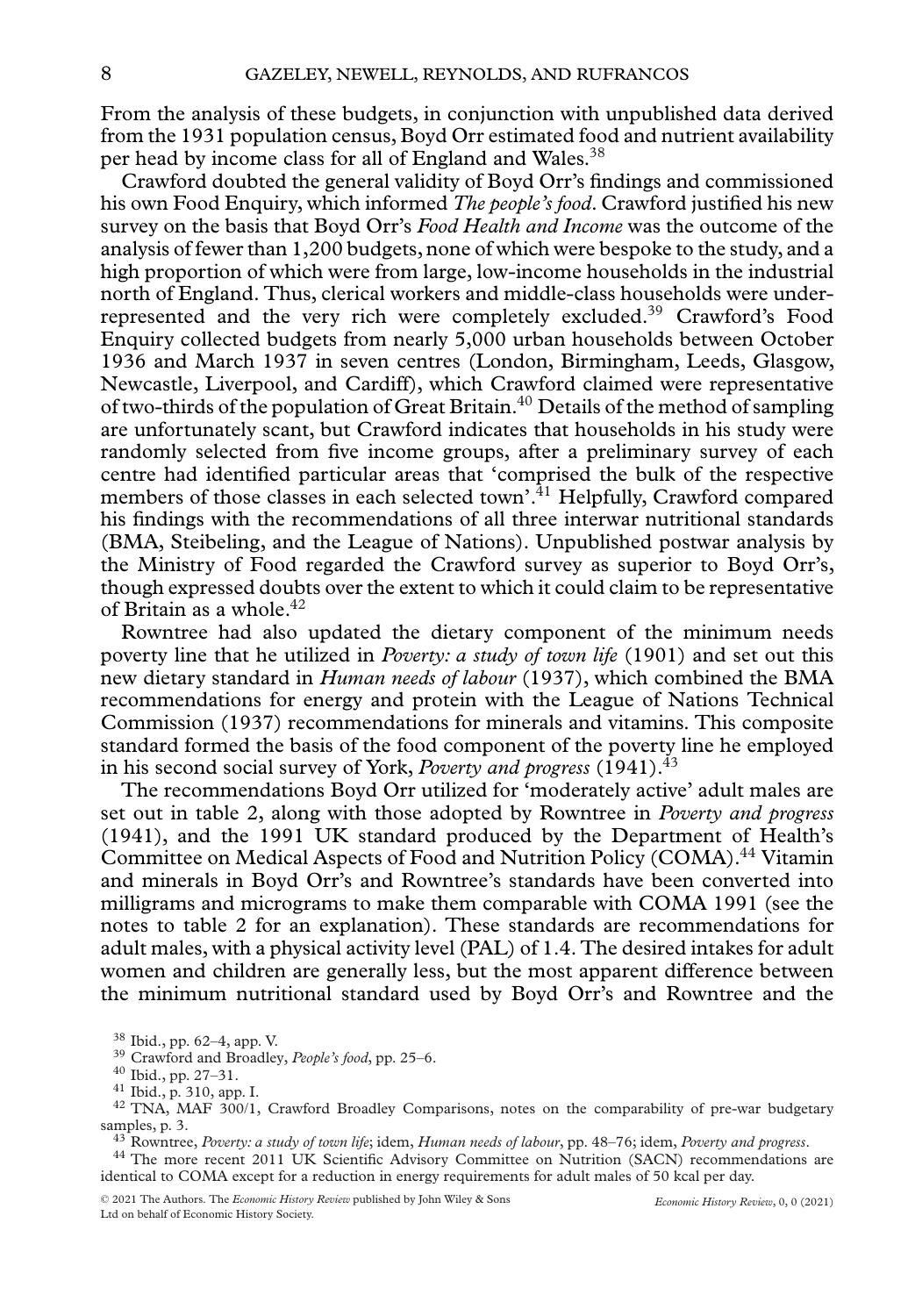| <i>Nutrient</i>     | Rowntree<br>(1901) | Boyd Orr<br>(Stiebeling, 1933) | Rowntree (composite BMA)<br>League of Nations, 1941) | Department of Health<br>(COMA 1991) |
|---------------------|--------------------|--------------------------------|------------------------------------------------------|-------------------------------------|
| Energy (kcal)       | 3,500              | 3,000                          | 3,400                                                | 2,550                               |
| Protein $(g)$       | 125                | 67                             | 100                                                  | 55.5                                |
| Calcium $(g)$       |                    | 0.68                           | 0.5                                                  | 0.7                                 |
| Phosphate $(g)$     |                    | 1.32                           | 1.0                                                  | 0.55                                |
| $\gamma$ (mg)       |                    | 15                             | 10                                                   | 8.7                                 |
| Vitamin A $(\mu g)$ |                    | 857                            | 600                                                  | 700                                 |
| Vitamin B1 (mg)     |                    | ۰                              | 0.9                                                  | 1.0 <sup>a</sup>                    |
| Vitamin $C$ (mg)    |                    | $50 - 60$                      | 30                                                   | 40                                  |

Table 2. *Daily minimum dietary intakes for a moderately active adult male (standardized units)*

*Notes and sources: a* 0.4 mg per 1,000 kcal.

Calculated from Boyd Orr, *Food, health and income*, p. 38, tab. VI, values for moderately active man. These recommendations were compiled by Stiebeling, *Food Budgets*. Boyd Orr provides values for vitamin A and vitamin C in Sherman Units (SUs). One SU of vitamin C translates into about 0.5–0.6 mg. One SU of vitamin A translates into 1.4 International Units (IUs) (Sherman Units to International Unit conversion based on E. Fullerton-Cox, 'New US pharmacopoeial for cod liver oil', *Analyst*, 701 (1934), pp. 545– 6). These have been converted to micrograms using the equivalence given below. Rowntree, *Poverty and progress*, p. 183, values for adult male. Rowntree based his recommendations on the 1933 BMA recommendations for energy and protein, but because these did not include recommendations for minerals and vitamins, Rowntree used those provided by the League of Nations (Health Committee of the Technical Commission on Nutrition), *Bulletin of the Health Organisation*, vol. VII, no. 3. Rowntree provides vitamin values in International Units. These have been converted to micrograms  $(\mu g)$  and milligrams (mg) on the following basis: vitamin A, 1 IU equal to 0.3ug of retinol; vitamin C, 1 IU equal to 0.05mg; vitamin B1, 1 IU = 0.003mg.

COMA, *Dietary Reference Values*, energy (EAR), tab. 1.1, p. xix; protein, tab. 1.3, p. xxi; vitamins, tab. 1.4, p. xxii; minerals, tab. 1.5, p. xxviii. All based on RNI values for an adult male aged 19–50 years.

modern (COMA 1991) standard is the lower estimated average requirement (EAR) for energy, reflecting the lower energy requirements of more sedentary modern life styles. Note that although Boyd Orr's standard for energy and protein requirements are significantly lower than Rowntree in *Poverty and progress*, it is higher for every mineral and vitamin. As a consequence, the use of Boyd Orr's standard would give more evidence of malnutrition than would be the case if Rowntree's standard were used instead and is a part explanation of Boyd Orr's conclusions with respect to the pervasiveness of malnutrition in 1930s Britain.

#### III. The 1937/8 Ministry of Labour household expenditure survey

None of these contemporary investigators had available to them the food consumption records collected by the Ministry of Labour as part of their survey of working-class household expenditure, carried out in four quarters during 1937– 8. This was the largest interwar survey of its type, which used two-stage stratified random sampling techniques. The Ministry of Food's postwar assessment of the relative worth of this survey was that it is 'without doubt as representative a sample as can humanly be made of its universe, defined as industrial households of which the head is employed and not earning more than  $\frac{250}{250}$  per year, i.e. manual workers and lower black-coated workers'.<sup>45</sup> Using the surviving returns from this survey, we are able to report new estimates of energy and nutritional availability and make direct comparison with Boyd Orr's and Crawford's findings.

<sup>45</sup> TNA, MAF 300/1, Crawford Broadley Comparisons, notes on the comparability of pre-war budgetary samples, p. 2.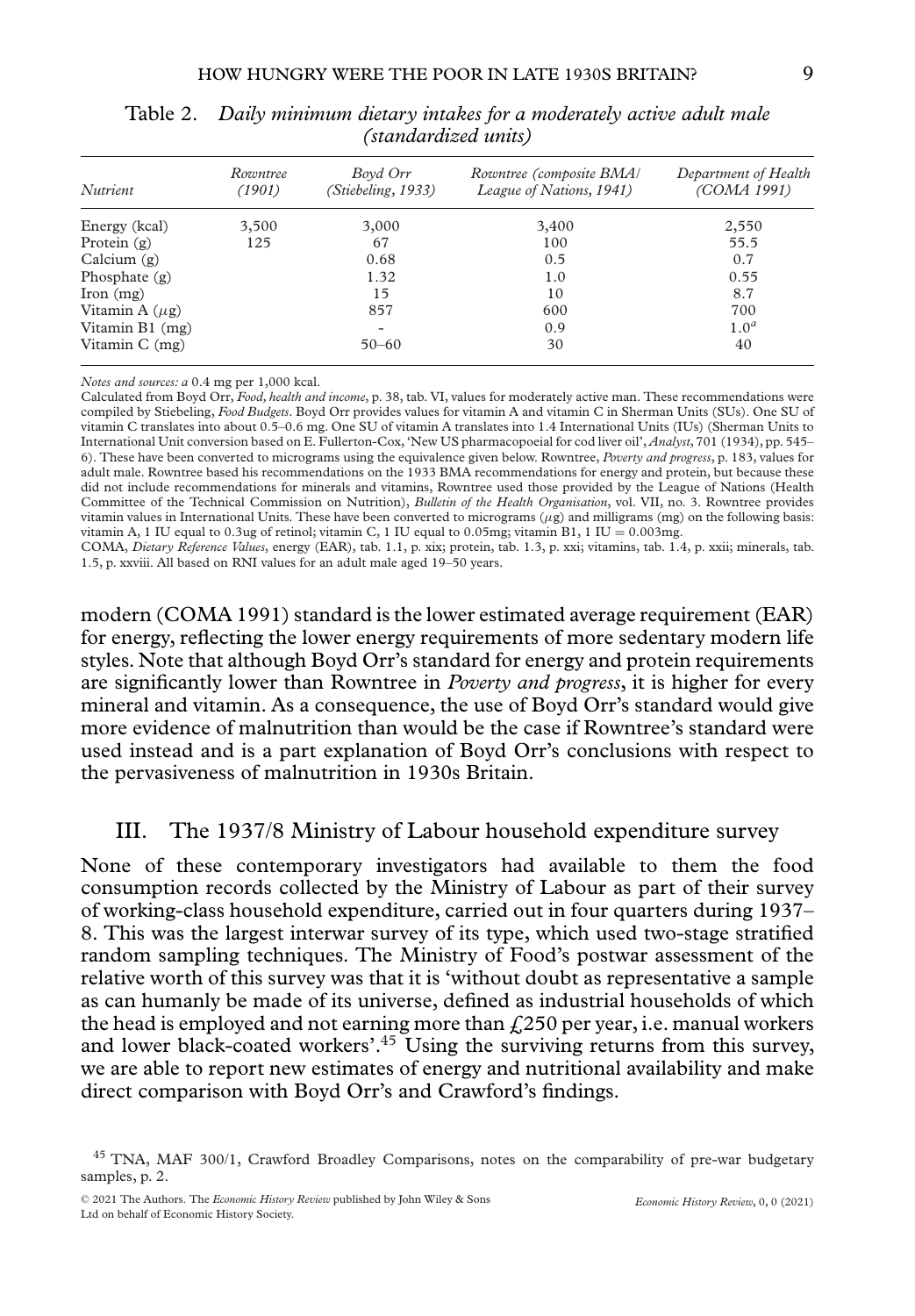In 1937–8, the Ministry of Labour carried out a large-scale household expenditure enquiry, so as to be able to update the official cost of living index. For the week beginning 17 October 1937, 12,967 working-class household expenditure records were collected. These were from a stratified random sample of about 22,000 households headed by manual and non-manual workers from the unemployment insurance register, earning less than  $\ell$ , 250 per annum, and currently employed.<sup>46</sup> These were supplemented by data recorded by households where the head of household was not currently insured against unemployment (particularly railway workers, local authority, and public utilities employees and those employed by government departments).47 The Ministry designed the survey so that it would produce national coverage.48

The full survey was repeated for the weeks beginning 23 January 1938, 24 April 1938, and 17 July 1938. The subsequent quarterly investigations for the three weeks in 1938 produced 11,518, 11,126, and 10,920 useable household budgets. The total number of households supplying expenditure records for all four weeks of the enquiry was  $10,762.^{49}$  Of these,  $623$  are extant for all four quarters (about 2,500 budgets, around 5.8 per cent of the total) and have been analysed.<sup>50</sup> As Gazeley and Newell show, the relatively small number of surviving returns appears to be an extremely good sample of the entire enquiry with respect to regional coverage, the size distribution of households, the distribution of children, and numbers of secondary workers.<sup>51</sup> They also compared the distributions of total household expenditure in the surviving sample with that given for the random sample of 2,225 that was analysed by the Ministry of Labour. The surviving sample has a slightly greater proportion of low-expenditure working households than the random sample, and other things being equal we would expect this modest over-representation of poorer households to increase the extent of measured malnutrition in these data. It must be remembered, however, that the target group was working households, most of whom would have been male-headed in regular employment. Excluded from the survey were the long-term unemployed, the irregularly employed, important categories of single-person households (such as residential domestic servants), and those living in workhouses.<sup>52</sup>

The 1937/8 survey reports household expenditure, and the quantity purchased, for 57 items of food, but in table 3 these have been aggregated into major food types, which have been reported by Boyd Orr income groups to facilitate comparison. As might be predicted from the analysis carried out in section I, these show significantly greater levels of consumption of quality food types than Gazeley and

<sup>46</sup> Approximately 31,000 households were identified and visited, but about 9,000 were found by the enquiry investigators to fall outside the scope of the enquiry; TNA, LAB 17/7 99338, 'Weekly expenditure of working class households', p. 7.

<sup>47</sup> Ibid., p. 5.<br><sup>48</sup> For example, to ensure that all regions were adequately covered the Ministry required that it received responses from households amounting to at least two-fifths of the total number of households in random sample from any district. If less than this were received, further questionnaires were sent to households on a reserve list<br>in the under-represented district. Ibid., p. 5.

<sup>49</sup> Ibid., p. 8.<br><sup>50</sup> 524 of these are extant at the University of Bangor and 99 at TNA, LAB 17. The extracted data are available<br>from Gazelev and Newell, 'British Living Standards Project'.

 $51$  Gazeley and Newell, 'Poverty in Edwardian Britain'.<br> $52$  In common with all expenditure surveys, there is a bias towards literate and numerate households. The extent of this bias is unknown.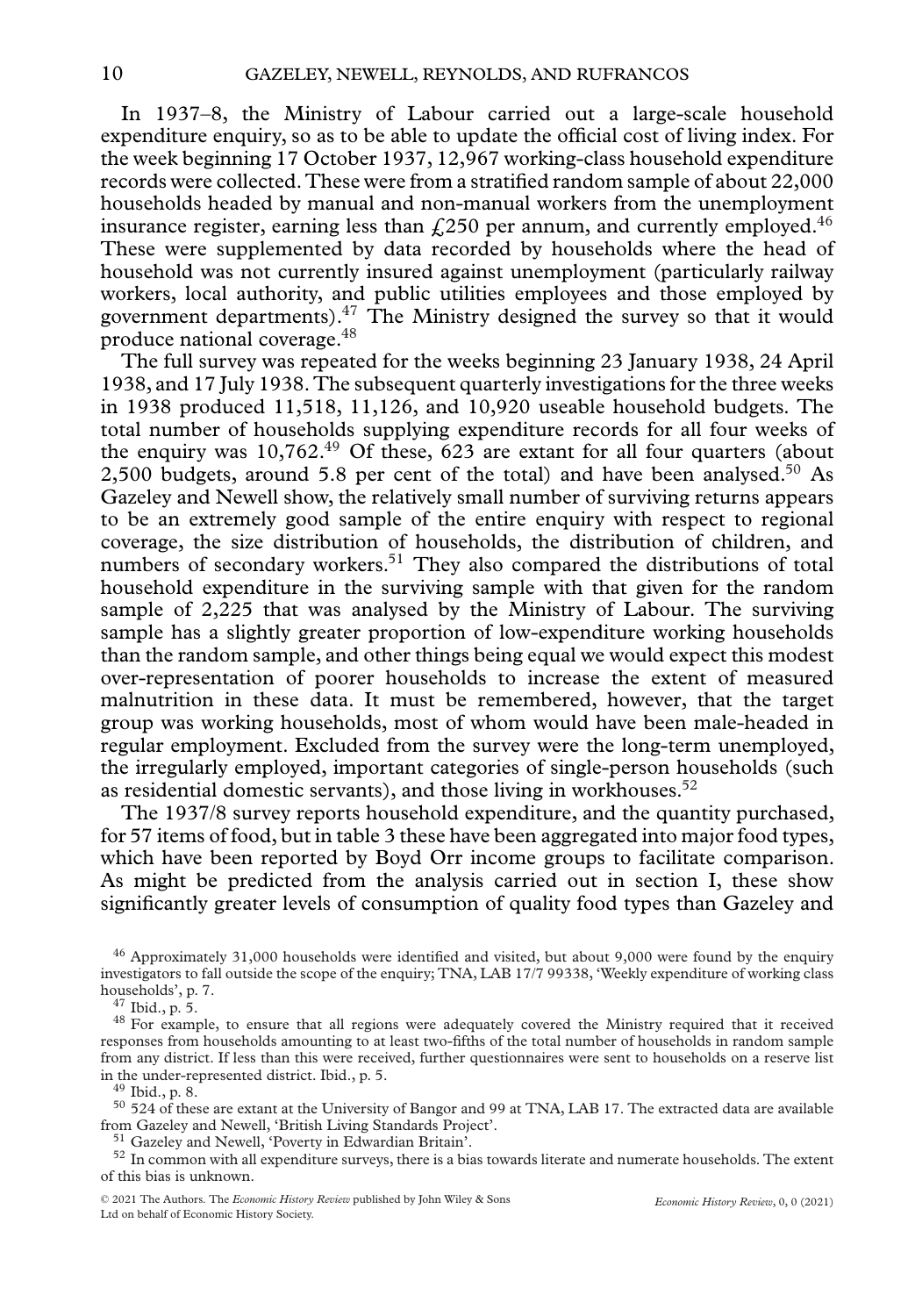|             | All     | Income<br>group 1 | Income<br>group 2 | Income<br>$group\ 3$ | Income<br>group 4 | <i>Income</i><br>group 5 | <i>Income</i><br>group 6 |
|-------------|---------|-------------------|-------------------|----------------------|-------------------|--------------------------|--------------------------|
| Bread/flour | 0.77    | 0.67              | 0.72              | 0.75                 | 0.79              | 0.82                     | 0.87                     |
|             | (0.007) | (0.017)           | (0.015)           | (0.013)              | (0.013)           | (0.016)                  | (0.028)                  |
| Milk        | 0.44    | 0.22              | 0.31              | 0.41                 | 0.49              | 0.56                     | 0.60                     |
|             | (0.005) | (0.012)           | (0.011)           | (0.009)              | (0.008)           | (0.012)                  | (0.017)                  |
| Cheese      | 0.03    | 0.02              | 0.02              | 0.03                 | 0.04              | 0.04                     | 0.05                     |
|             | (0.001) | (0.001)           | (0.001)           | (0.001)              | (0.001)           | (0.002)                  | (0.003)                  |
| Butter/marg | 0.13    | 0.09              | 0.11              | 0.12                 | 0.13              | 0.15                     | 0.16                     |
|             | (0.001) | (0.003)           | (0.002)           | (0.002)              | (0.002)           | (0.004)                  | (0.007)                  |
| Meat        | 0.28    | 0.14              | 0.21              | 0.27                 | 0.32              | 0.36                     | 0.39                     |
|             | (0.004) | (0.006)           | (0.006)           | (0.007)              | (0.007)           | (0.013)                  | (0.023)                  |
| Eggs        | 0.52    | 0.19              | 0.33              | 0.45                 | 0.58              | 0.69                     | 0.87                     |
|             | (0.008) | (0.014)           | (0.013)           | (0.013)              | (0.015)           | (0.020)                  | (0.051)                  |
| Fruit       | 0.34    | 0.11              | 0.17              | 0.27                 | 0.40              | 0.51                     | 0.65                     |
|             | (0.007) | (0.011)           | (0.010)           | (0.012)              | (0.013)           | (0.023)                  | (0.036)                  |
| Vegetables  | 0.19    | 0.06              | 0.09              | 0.15                 | 0.21              | 0.30                     | 0.39                     |
|             | (0.004) | (0.005)           | (0.005)           | (0.006)              | (0.006)           | (0.012)                  | (0.023)                  |
| Potatoes    | 0.50    | 0.32              | 0.42              | 0.47                 | 0.54              | 0.57                     | 0.58                     |
|             | (0.010) | (0.027)           | (0.024)           | (0.020)              | (0.021)           | (0.023)                  | (0.036)                  |
| Fish        | 0.07    | 0.04              | 0.05              | 0.06                 | 0.08              | 0.10                     | 0.14                     |
|             | (0.002) | (0.003)           | (0.003)           | (0.003)              | (0.003)           | (0.005)                  | (0.011)                  |
| Cereals     | 0.03    | 0.03              | 0.02              | 0.02                 | 0.03              | 0.03                     | 0.03                     |
|             | (0.001) | (0.003)           | (0.002)           | (0.018)              | (0.002)           | (0.002)                  | (0.003)                  |
| Sugar       | 0.20    | 0.15              | 0.17              | 0.19                 | 0.21              | 0.24                     | 0.24                     |
|             | (0.002) | (0.005)           | (0.004)           | (0.004)              | (0.004)           | (0.009)                  | (0.011)                  |

Table 3. *Consumption of foods per capita day, Ministry of Labour 1937/8 household survey (Boyd Orr income groups)*

*Notes and sources:* All items are measured in lbs, except eggs which are recorded as the no. consumed, estimated by authors from the surviving returns of the Ministry of Labour 1937/8 survey; data available at UK Data Archive, *Living standards of working households in Britain, 1904–1954,* [http://doi.org/10.5255/UKDA-SN-7916-1.](http://doi.org/10.5255/UKDA-SN-7916-1) Income groups are as Boyd Orr, *Food, health and income*. Standard errors of the mean are in parentheses. Some items were purchased in ambiguous units of quantity or volume (tins, packets, bottles, numbers bought, and so on) and a small number of others routinely do not have quantities assigned. We attended to this missing quantity data in two ways. First, where some quantity data are recorded across the 623 households in any of the four quarters (2,492 observations), we calculated the average unit price from the expenditure and quantity data. This was then used to derive the implied quantity purchased, in cases where only expenditure was recorded. Second, average unit prices are recorded in Stone and Rowe, *Measurement of consumers' expenditure*, for most items of food and these were used to derive implied quantities in cases where only expenditure data are recorded in the surviving 1937/8 survey returns. The Stone and Rowe average unit price was also used to evaluate the within-survey derived prices in cases where quantity was rarely recorded. For the small number of items where the recorded quantity is in ambiguous weight units (such as packets, bottles, or tins), we invariably relied upon the prices quoted in Stone and Rowe to derive quantities in unambiguous units from the expenditure data. Full details are provided in online app. S1. The table is based on some aggregation of the consumption data. This is as follows: bread includes white and brown bread, flour, and fancy bread and cakes; milk includes whole and skimmed milk (but excludes condensed milk); meat includes bacon, home and imported beef, home and imported mutton, pork, tinned meat, sausage, and other meat; eggs include those purchased and from self-provisioning; fruit includes apples, oranges, bananas, tinned fruit, dried fruit, and other fresh fruit (not including fruit from the garden); vegetables include legumes, green vegetables, root vegetables (other than potatoes), onions, and tinned vegetables (not including vegetables from the garden); fish is fresh fish, shellfish, dried fish, and 0.5 fish and chips; cereals are cereals, oatmeal, and rice; potato does not include those produced in the garden but includes 0.5 fish and chips; sugar does not include sugar consumed as jam or confectionery, but does include treacle/syrup; and butter/marg is butter and margarine, but also includes lard and suet recorded in the survey).

Newell document from data extracted from the Board of Trade's 1904 survey.<sup>53</sup> The 1904 Board of Trade survey was a non-random survey of mainly workingclass households, which Gazeley and Newell analysed on the basis of skill groups of head of household. Comparing unskilled households in 1904 with Boyd Orr's income per capita group 2 or 3 shows significant increases in the weekly per capita consumption of milk, cheese, meat, eggs, fruit, and fish by 1937/8, and decreases

<sup>53</sup> Gazeley and Newell, 'Poverty in Edwardian Britain', tab. 3, p. 109.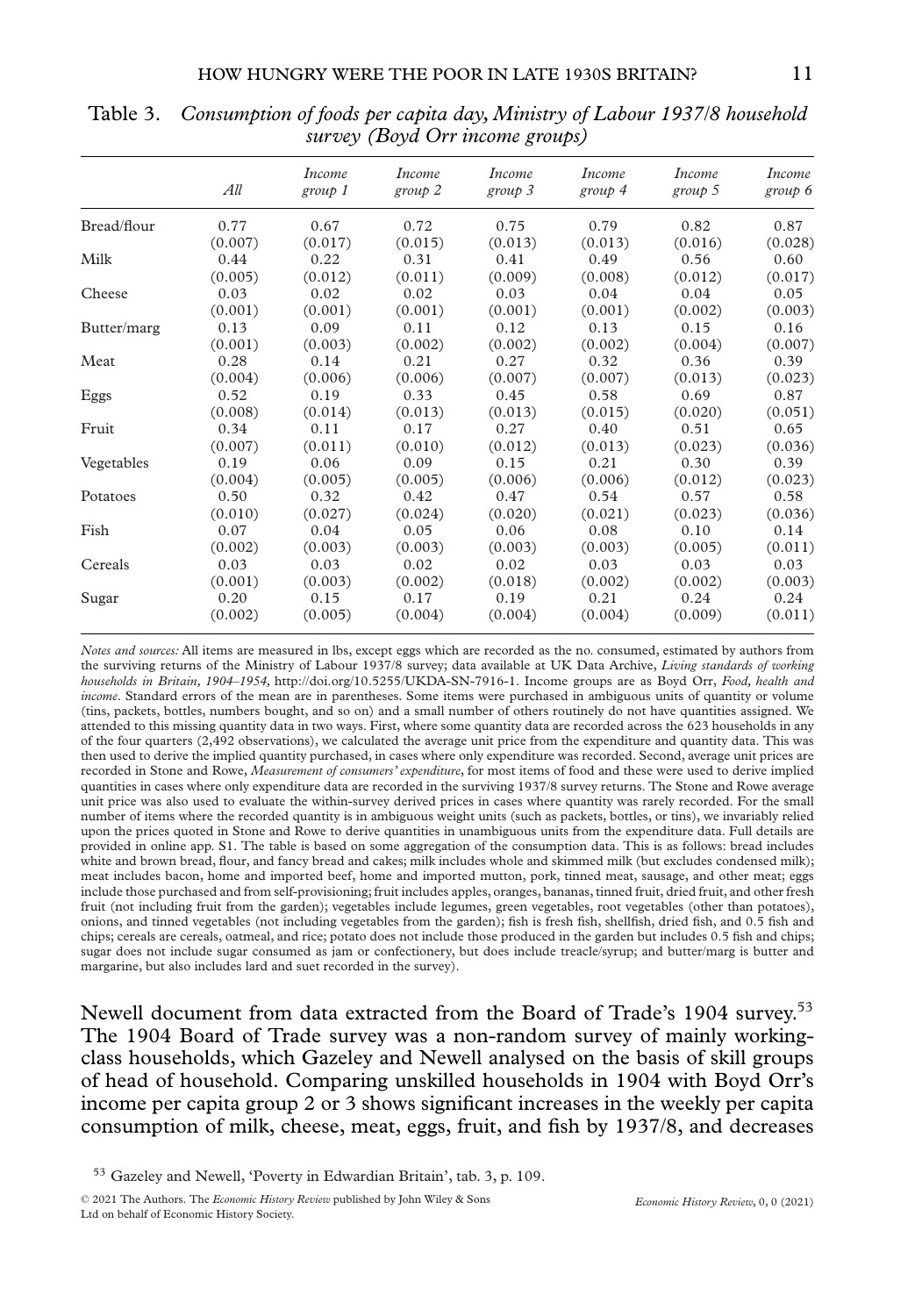in the consumption of bread and flour, and cereals. Changes in the consumption of potatoes and other vegetables in the 1937/8 Ministry of Labour survey depend upon the Boyd Orr income per capita group used as a comparator: households in income per capita group 2 in 1937/8 show similar levels of consumption as unskilled households in 1904, while households in income per capita group 3 were consuming significantly more per capita than their 1904 unskilled household forbears. Even those households in Boyd Orr's income per capita group 1 were consuming more milk, fats, eggs, and fruit than the average unskilled household in 1904. Overall, it is clear that by 1937/8, households were consuming significantly more foods rich in minerals and micronutrients than had been the case at the beginning of the century. The one exception to this trend is the increased per capita consumption of sugar: in 1937/8 across all income groups this was 1.42 lbs per capita, compared with about 1.0 lb per capita across all households in 1904.

McCance and Widdowson's food composition tables have been used to translate the food consumption data recorded in this survey into available nutrients, adjusted so as to remove the impact of fortification on the values for bread, flour, and margarine.<sup>54</sup> There are reasons to treat these estimates of available nutrients with caution. First, the estimates of micronutrient availability derived from this survey are subject to larger errors than are the estimates of macronutrient availability, as we have no knowledge relating to the methods of storage, preparation, and cooking used by the households in the 1937/8 enquiry, but these are known to affect the micronutrient composition of foods. Second, the 1937/8 survey was not a bespoke nutritional or food survey, and as a consequence the estimates of household nutritional intake that can be obtained from these household food consumption records are subject to a number of other potential errors. For example, there is no information relating to the existing stock of food or any food purchased during the week of the survey that remained unconsumed. Because this survey is a fixed-format design, some of the records of expenditure lack precision from a nutritional perspective.<sup>55</sup> Third, there is also the problem of how to treat meals consumed away from the home. The 1937/8 survey includes expenditure on meals out, but it is obviously impossible to gauge the nutritional content of these meals. In consequence, where we report nutritional availability inclusive of meals out, the nutritional content of meals away from home have been assumed to be the average of the weekly diet.<sup>56</sup> This is probably an upper-bound assumption, but a better one than ignoring what had become an important component of food expenditure in the late 1930s, especially for better-off households. Finally, we have adopted McCance and Widdowson's assumptions concerning the amount of waste associated with each food consumed. These are often generous and may imply significantly more food waste than would have been the case in the 1930s.

Making a smooth comparison between the nutritional information derived from the food consumption data in the surviving returns of the Ministry of Labour 1937/8 enquiry and either Boyd Orr's or Crawford's published results is not

<sup>&</sup>lt;sup>54</sup> Paul and Southgate, *Composition of foods*.<br><sup>55</sup> For example, although it is known that the household purchased a quantity of meat, it is not known what cut of meat was purchased and whether it was on or off the bone. We take an average nutritional value of a variety of different cuts for each type, including both on-the-bone and off-the-bone cuts, to try and mitigate this pro

 $56$  For example, if 10% of food expenditure is recorded on meals away from home, we have inflated the estimates of nutritional availability by this amount.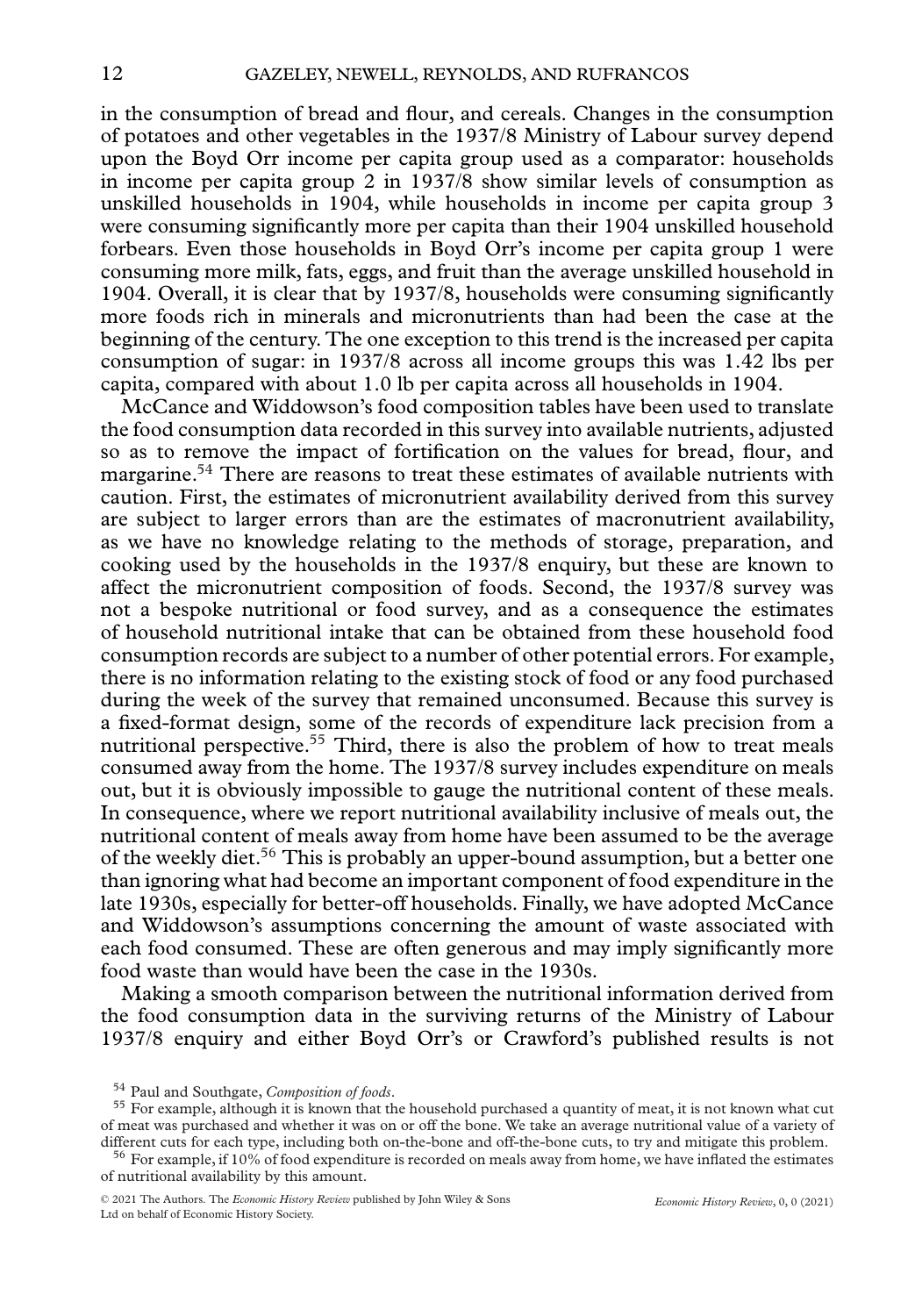|            | Energy<br>(kcal) | Protein<br>(g) | Calcium<br>(g) | Phosphate<br>(g) | <i>Iron</i><br>(mg) | Vitamin A<br>$(\mu g)$ | Vitamin B1<br>(mg) | Vitamin C<br>(mg) |
|------------|------------------|----------------|----------------|------------------|---------------------|------------------------|--------------------|-------------------|
| Boyd Orr   | 2,984            | 84.9           | 0.67           | 1.22             | 11.29               | 535                    | n.a.               | 74.4              |
| Crawford   | 2,711            | 74.7           | 0.64           | 1.17             | 11.76               | 780                    | 1.32               | 62.8              |
| MoL 1937/8 | 2,922            | 77.2           | 0.68           | 1.23             | 11.28               | 598                    | 1.08               | 58.3              |

Table 4. *Weighted mean energy and macronutrient availability per capita per day*

*Notes and sources:* Boyd Orr: calculated from the nutrients available by income per capita group given in *Food, health and income*, p. 40, tab. VII, weighted by estimates of income per capita group size in the population given in ibid., p. 27, tab. IV. Crawford: calculated from the nutrients available by Boyd Orr's income per capita group in *People's food*, p. 159, weighted by Boyd Orr's estimates of income per capita group size in the population given in *Food, health and income*, p. 27, tab. IV. In both cases, vitamin availability is reported in International Units and these have been converted to micrograms and milligrams using the equivalence reported in the notes to tab. 1 of this article. MoL (Ministry of Labour) 1937/8 figures are the Boyd Orr per capita group estimates reported in tab. 1 of this article, weighted by Boyd Orr's estimates of the income per capita group size in the population; authors' estimates from the surviving returns of the 1937/8 Ministry of Labour survey; data available at UK Data Archive, *Living standards of working households in Britain, 1904–1954,* [http://doi.org/10.5255/UKDA-SN-7916-1.](http://doi.org/10.5255/UKDA-SN-7916-1)

straightforward. The target group, sampling method, food inclusion list, and waste assumptions all vary between the three surveys.<sup>57</sup> Neither Crawford nor Boyd Orr reports estimates of the mean energy and nutrient availability from the diets recorded in their surveys. However, Boyd Orr does provide details of the assumed population proportions of each income per capita class,58 and we have used these in conjunction with Boyd Orr's energy availability data by income per capita class to generate an estimate of mean energy and macro- and micronutrient availability. We have also used these weights to generate a set of comparable estimates from Crawford's *Food survey*, using Crawford's own estimates of energy and nutrient availability by Boyd Orr income per capita group and from the Ministry of Labour's survey. These calculations are reported in table 4.

The outcome of this comparison is that on average macronutrient availability is similar in the data recorded in all three enquiries, despite differences in target

<sup>57</sup> Crawford made no allowance for edible waste, though he recognized that some energy and nutrients would be lost (Crawford, *Food survey*, p. 123), and while Boyd Orr similarly acknowledges the potential loss, it is not clear how his reported figures adjust for edible waste in the food preparation and cooking processes, as they are not based solely on the analysis of budgetary data. Instead they are adjusted in various ways to take account of discrepancies between estimates derived from budgetary data and estimates of average quantities consumed derived from production data (Boyd Orr, *Food, health and income*, pp. 71–5). It is uncertain whether Crawford or Boyd Orr includes energy and nutrients available from all foods purchased. In particular, their treatment of sweets and confectionery remains unclear. In the case of Crawford, he does not report expenditure on or quantities consumed of these items and notes that consumption of sweets and confectionery forms part of the discrepancy between his estimates of sugar (and jam, marmalade, and honey) consumption and the estimate produced by the Advisory Committee on Nutrition, with the clear implication that sweets and confectionery consumption is not included in his *Food survey* calculations (p. 270). Similarly, Boyd Orr reports the quantity of sugar (purchased as such) and jams, jellies, and syrups, but not sweets and confectionery, so it seems he also excluded them from his analysis. There is also a list of exclusions to Boyd Orr's estimates provided in these notes to this table, including chipped potatoes, fried and tinned fish, and biscuits and cakes (Boyd Orr, *Food, health and income*, tab. 1 (app. VI), p. 72). Neither Boyd Orr nor Crawford includes meals out in their calculations for lower-income households, though Boyd Orr does make adjustments for meals out consumed by the two highest income per capita classes. Crawford was interested in food consumed within the home, and although he records the average expenditure and quantity of beer consumed in the home by social class, and expenditure for home consumption on wines and spirits by social class, it seems unlikely that his estimates of energy and nutrient availability includes those derived from alcohol, as according to Crawford, the home consumption of beer in working-class homes was 'negligible'. Similarly, he claims that it was only the wealthiest social class that had expenditure on wines and spirits 'of any significance' (*Food survey*, p. 284). In contrast, the Ministry of Labour survey records expenditure on alcohol (whether consumed in or away from the home). <sup>58</sup> Boyd Orr, *Food, health and income*, p. 66.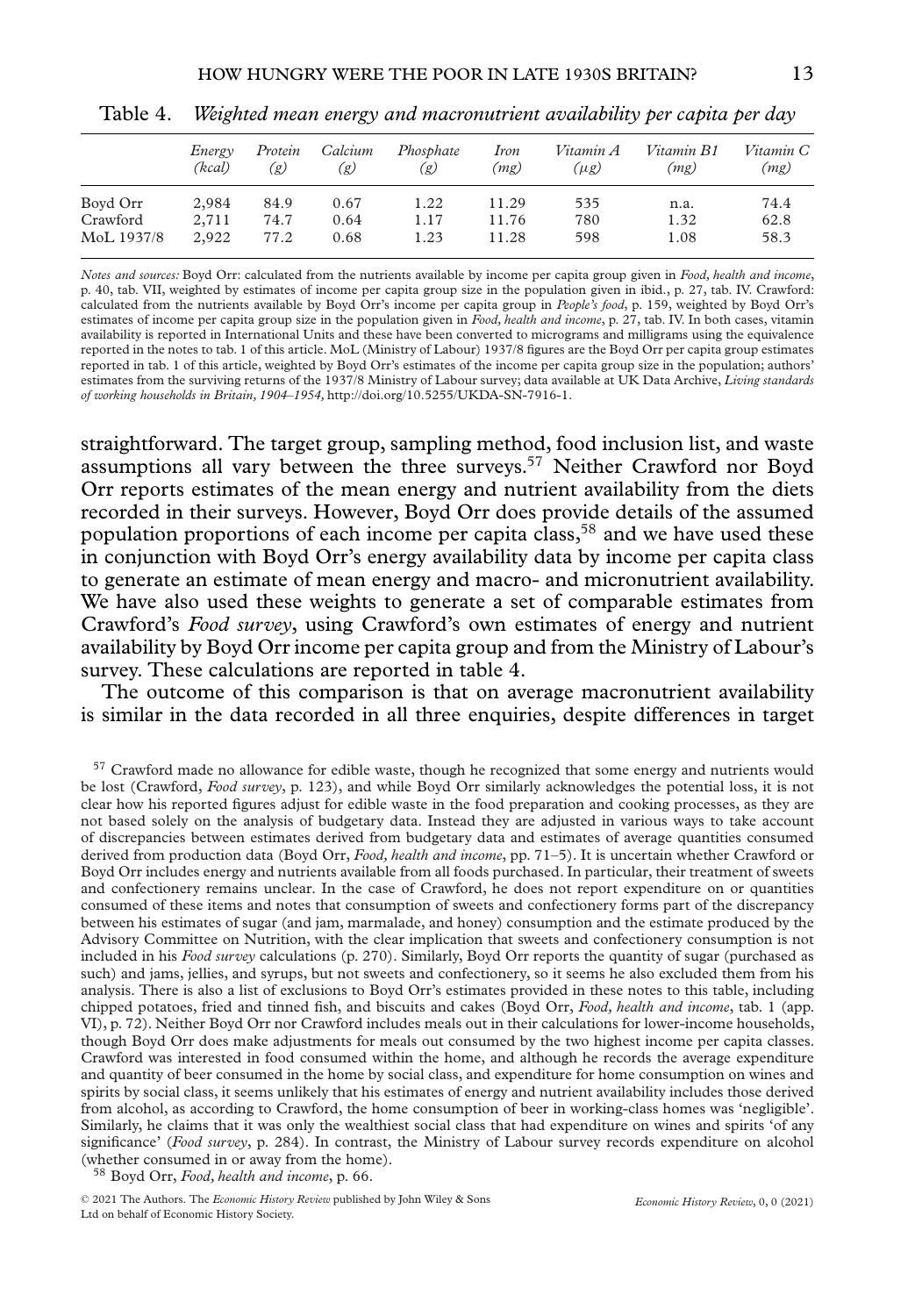group and method. Variations in average nutrient levels between these surveys are generally relatively minor. With respect to energy availability, the average per capita estimates derived from Crawford are around 200–270 kcal per capita below the Ministry of Labour's and Boyd Orr's figures, probably because Crawford was focused on home consumption only. The estimates of protein availability derived from Boyd Orr's survey are around 10g per capita per day higher than the other two surveys, while vitamin C availability is lower in the Ministry of Labour survey estimates and vitamin A availability is highest in estimates derived from Crawford's survey. The reasons for these differences are probably due to a combination of factors, including differing waste assumptions and the treatment of meals out, alcohol, and sweets, as well as sampling differences.<sup>59</sup>

A full analysis of the 1937/8 data facilitates a detailed investigation of levels of energy and nutrient availability by income per capita class and the pattern of likely deficiencies, which is not possible using published Boyd Orr and Crawford material. Energy availability per capita per day among the lowest income group (less than 10s. per week per capita) is a little over 2,000 per day, rising to just under 4,000 per day for those households with an income of more than 45s. per week per capita. The variation in nutrient availability roughly mirrors this pattern for protein, iron, and vitamin B1, with the highest income per capita group having a diet that provides roughly twice the available nutrients of the diet consumed by the lowest income per capita group. In the case of calcium and vitamin A, the multiple is roughly 3, and in the case of vitamin C, the multiple between the highest and lowest income group is roughly 4. There is also a strong negative correlation between household income per capita and household size, with significant variation around the mean (coefficient of variation of 0.42). The variation in the number of household members by income per capita class is mainly due to the number of children under 14 years old in each household, with a few of the richest households having no children, and the poorest households having nearly three times more than the average number among all households taking part in the survey. The average total household size of 3.88 is significantly lower than at the time of the 1904 Board of Trade survey (which varied between 5.75 and 6.28, depending upon skill class), reflecting the progress of the demographic transition across the First World War and interwar period.<sup>60</sup>

In the 1937/8 survey, the poorest households by income per capita class also have the highest average number of working age children aged 14 to 17 years. The existence of older children of working age might be expected to mitigate the impact on the household economy of a larger-than-average household size, but in fact the number of wage earners in the household was identical to the number in the richest households.<sup>61</sup> Across the sample as a whole, the number of wage earners per household displays an inverted U-shape pattern (increasing before decreasing) with respect to household average income per capita, with the highest average number of wage earners in the 15–20s. per week income per capita group (just fewer than two wage earners per household). However, since neither the precise occupation of the head of household nor the head of household's wage is recorded in the 1937/8

 $59$  Excluding recorded alcohol, sweets, and meals out accounts for about 140 kcal and 10g of protein per capita per day for the average household in the Ministry of Labour survey.

 $^{60}$  Gazeley and Newell, 'Urban working class food consumption', p. 106, tab. 1.<br> $^{61}$  Unfortunately, this figure is not broken down between spouses' and children's employment.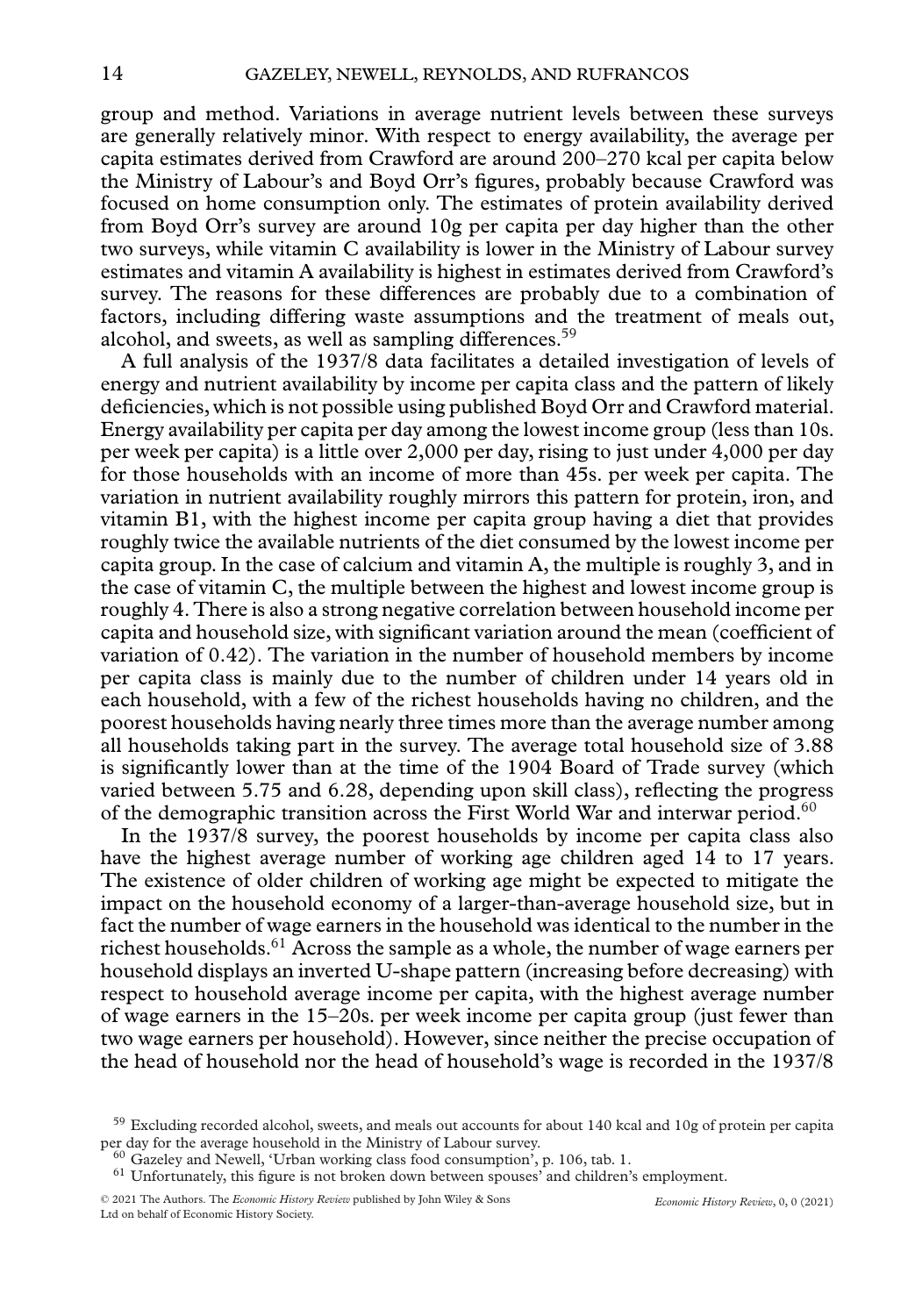| Income per<br>capita group<br>per week | $\overline{N}$ | Energy<br>(kcal) | Protein<br>(g) | Calcium<br>(g) | Iron<br>(mg) | $(\mu g)$ | Vitamin A Vitamin B1<br>(mg) | Vitamin C<br>(mg) |
|----------------------------------------|----------------|------------------|----------------|----------------|--------------|-----------|------------------------------|-------------------|
| < 10s.                                 | 212            | 0.48             | 0.03           | 0.49           | 0.18         | 0.40      | 0.01                         | 0.17              |
|                                        |                | (101)            | (6)            | (103)          | (37)         | (84)      | (3)                          | (36)              |
| $10 - 15s$ .                           | 398            | 0.29             | 0.01           | 0.25           | 0.10         | 0.15      | 0.01                         | 0.07              |
|                                        |                | (115)            | (4)            | (98)           | (40)         | (58)      | (4)                          | (28)              |
| $15 - 20s$ .                           | 524            | 0.16             | 0.01           | 0.08           | 0.05         | 0.05      | ${<}0.01$                    | 0.05              |
|                                        |                | (82)             | (5)            | (44)           | (28)         | (25)      | (1)                          | (28)              |
| $20 - 30s$ .                           | 750            | 0.08             | ${<}0.01$      | 0.03           | 0.03         | 0.03      | $\Omega$                     | 0.02              |
|                                        |                | (58)             | (1)            | (20)           | (20)         | (21)      |                              | (14)              |
| $30 - 45s$ .                           | 425            | 0.05             | ${<}0.01$      | 0.02           | 0.02         | 0.02      | $\mathbf{0}$                 | 0.03              |
|                                        |                | (20)             | (2)            | (7)            | (7)          | (64)      |                              | (12)              |
| $>45s$ .                               | 188            | 0.02             | $\Omega$       | 0.02           | ${<}0.01$    | 0.01      | $\mathbf{0}$                 | 0.02              |
|                                        |                | (3)              |                | (3)            | (1)          | (2)       |                              | (4)               |
| All households                         | 2,492          | 0.15             | 0.01           | 0.11           | 0.05         | 0.08      | ${<}0.01$                    | 0.05              |
|                                        |                | (379)            | (18)           | (275)          | (133)        | (196)     | (8)                          | (121)             |

Table 5. *Within-group proportion of households with likely energy and LRNI nutrient deficiencies in the Ministry of Labour 1937/8 survey, by Boyd Orr income group (within-group number in parentheses)*

*Notes and sources:* Authors' estimates from the surviving returns of the 1937/8 Ministry of Labour survey; data available at UK Data Archive, *Living standards of working households in Britain, 1904–1954,* [http://doi.org/10.5255/UKDA-SN-7916-1.](http://doi.org/10.5255/UKDA-SN-7916-1) Energy and nutritional availability include meals away from home and alcohol consumption. This table reports household energy availability relative to COMA 1991 EARs and nutrient availability relative to COMA 1991 LRNIs by age and sex (COMA, *Dietary Reference Values*); namely, energy (EAR), tab. 1.1, p. xix; protein, tab. 1.3, p. xxi; vitamins, tab. 1.4, p. xxii; minerals, tab. 1.5, p. xxviii. COMA, *Dietary Reference Values*, does not report LRNIs for protein and these have been calculated by the authors as EAR minus 2 standard deviations. There is also some inconsistency with the reporting of LRNI in COMA for four- to six-year-olds for vitamin A and vitamin B1 between tab. 1.4 and the summary tab. 8.1. The former has been used for these calculations. For children less than one year old, the mean requirements of all the reported monthly age ranges have been used.

survey, it is not possible to investigate the extent to which households in this group were composed of lower-paid household heads, where the household budget was augmented by the earnings of other household members.

Table 5 shows the extent of likely energy and nutrient shortfalls among the Ministry of Labour households relative to the 1991 COMA requirements. Note that these calculations move away from the simple per capita estimates of food consumption and nutrient availability previously discussed. The estimates of household malnutrition that follow are based upon the complex equivalence scales embodied in the 1991 COMA recommendations, which vary for each nutrient by sex and age (see the notes to tables 5 and 6 for sources). Our calculations are based upon the aggregate for the household of the requirements of each individual, relative to household nutrient availability derived from the household food consumption data recorded in the survey. The figure for energy is the EAR for the household (with an average physical activity level (PAL) of 1.4), while those for macro- and micronutrients are expressed relative to the household reference nutrient intakes  $(RNIs).<sup>62</sup>$  The extent of the shortfalls recorded in this table suggests that low income per capita group households were typically not meeting the modern EAR for energy and none of the RNIs for macro- and micronutrients.

<sup>62</sup> COMA, *Dietary Reference Values*, energy, tab. 1.1, p. xix; protein LRNI derived from tab. 7.1, p. 79; calcium, tab. 22.3, p. 141; iron, tab. 28.2, p. 163; vitamin A, tab. 8.1, p. 88; vitamin B1, tab. 9.1, p. 91; vitamin C, tab. 17.1, p. 120. Requirements for children under one year old have been calculated as the average of the requirements of all those age groups given for children under one year old.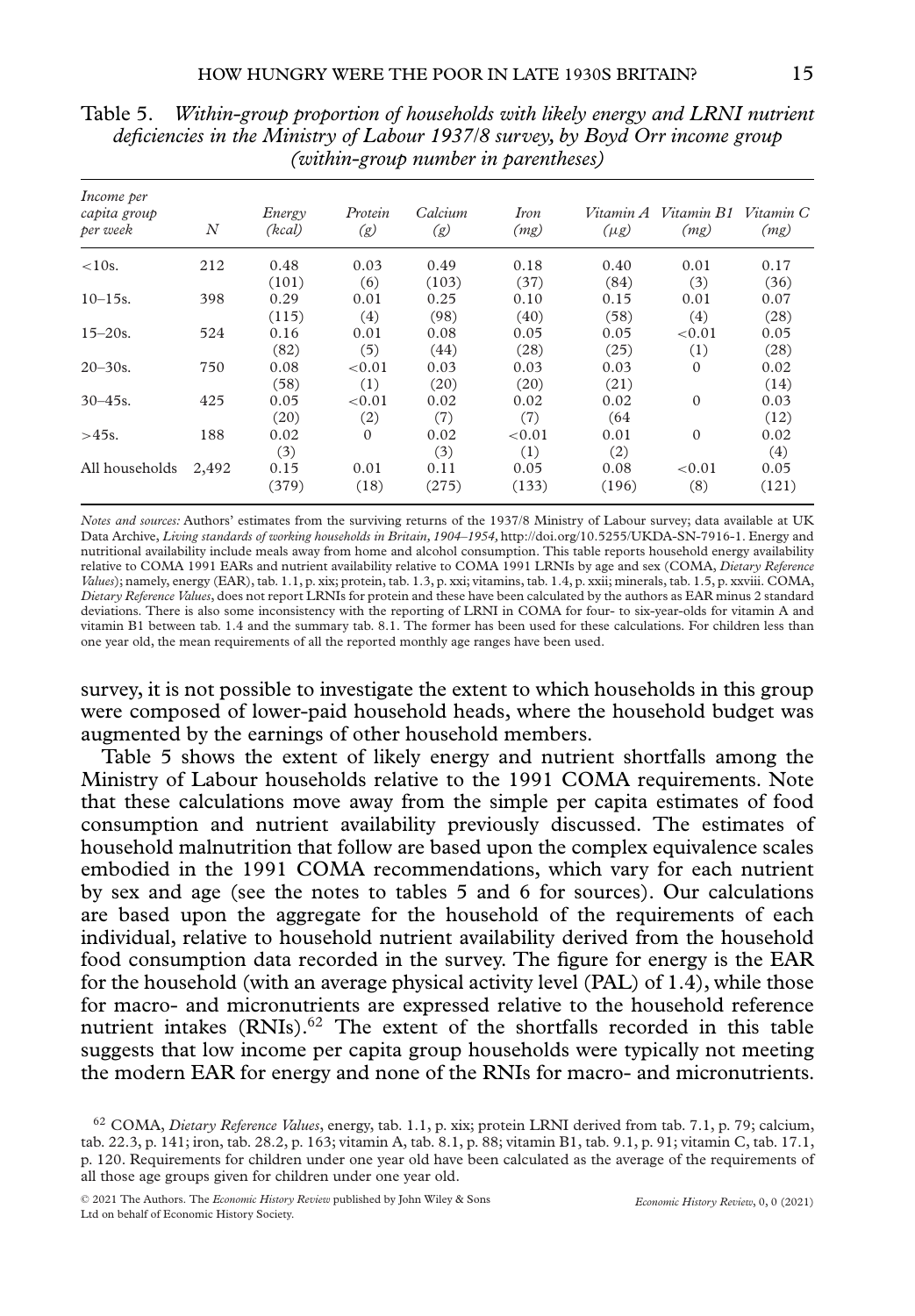| Income per<br>capita group<br>per week | $\overline{N}$ | Energy<br>(kcal) | Protein<br>(g) | Calcium<br>(g) | <i>Iron</i><br>(mg) | $(\mu g)$ | Vitamin A Vitamin B1<br>(mg) | Vitamin C<br>(mg) |
|----------------------------------------|----------------|------------------|----------------|----------------|---------------------|-----------|------------------------------|-------------------|
| $<$ 10s.                               | 212            | 0.48             | 0.14           | 0.93           | 0.85                | 0.91      | 0.61                         | 0.79              |
|                                        |                | (101)            | (29)           | (197)          | (181)               | (192)     | (129)                        | (168)             |
| $10 - 15s$ .                           | 398            | 0.29             | 0.06           | 0.85           | 0.81                | 0.83      | 0.51                         | 0.63              |
|                                        |                | (115)            | (24)           | (336)          | (320)               | (329)     | (201)                        | (248)             |
| $15 - 20s$ .                           | 524            | 0.16             | 0.05           | 0.68           | 0.68                | 0.69      | 0.30                         | 0.46              |
|                                        |                | (82)             | (29)           | (354)          | (355)               | (362)     | (156)                        | (241)             |
| $20 - 30s$ .                           | 750            | 0.08             | 0.02           | 0.48           | 0.54                | 0.57      | 0.18                         | 0.29              |
|                                        |                | (58)             | (15)           | (363)          | (407)               | (430)     | (138)                        | (220)             |
| $30 - 45s$ .                           | 425            | 0.05             | 0.01           | 0.31           | 0.34                | 0.37      | 0.12                         | 0.19              |
|                                        |                | (20)             | (5)            | (131)          | (145)               | (155)     | (49)                         | (82)              |
| $>45s$ .                               | 188            | 0.02             | 0.01           | 0.17           | 0.21                | 0.18      | 0.07                         | 0.13              |
|                                        |                | (3)              | (2)            | (31)           | (39)                | (34)      | (14)                         | (24)              |
| All households                         | 2,492          | 0.15             | 0.04           | 0.57           | 0.58                | 0.60      | 0.28                         | 0.39              |
|                                        |                | (379)            | (104)          | (1, 410)       | (1, 445)            | (1, 497)  | (685)                        | (980)             |

Table 6. *Within-group proportion of households with likely energy and RNI nutrient deficiencies in the Ministry of Labour 1937/8 survey, by Boyd Orr income group (within-group number in parentheses)*

*Notes and sources:* Authors' estimates from the surviving returns of the 1937/8 Ministry of Labour survey; data available at UK Data Archive, *Living standards of working households in Britain, 1904–1954,* [http://doi.org/10.5255/UKDA-SN-7916-1.](http://doi.org/10.5255/UKDA-SN-7916-1) Energy and nutritional availability include meals away from home and alcohol consumption. This table reports household energy availability relative to COMA 1991 EARs and nutrient availability relative to COMA 1991 LRNIs by age and sex (COMA, *Dietary Reference Values*); namely, energy (EAR), tab. 1.1, p. xix; protein, tab. 1.3, p. xxi; vitamins, tab. 1.4, p. xxii; minerals, tab. 1.5, p. xxviii. For children less than one year old, the mean requirements of all the reported monthly age ranges have been used.

Overall, taking the 2,492 weekly budgets, around 15 per cent record a diet deficient in energy at a 1.4 PAL level. At an income of 20–30s. per capita and above, energy and protein intakes largely conform to modern standards, but there are still significant shortfalls among macronutrients, with only roughly half of households consuming a diet that could generate sufficient iron and calcium for all members.

Note, however, that RNI levels are set to ensure that 97.5 per cent of the population meet the requirements, and this undoubtedly exaggerates the extent of nutritional deficiency in the 1937/8 sample.<sup>63</sup> Gazeley and Newell's analysis of the 1904 Board of Trade survey diets used 0.5 RNI as the benchmark for adequacy for macro- and micronutrients,  $64$  and this is a roughly comparable alternative to lower reference nutrient intakes (LRNIs), which represent 'the lowest intakes which will meet the needs of some individuals in the group. Intakes below this level are almost certainly inadequate for most individuals'.65

Nutritional deficiencies measured using LRNI are concentrated in the lowest two income per capita groups and particularly in the lowest group, as table 6 reveals. The extent of the deficiency of any macro- or micronutrient at an income level of 20–30s. per capita or above is minimal and even at an income level of 10–15s.

<sup>63</sup> RNIs provide an estimate of the average daily nutritional intakes that meet the needs of 97.5% of the population. It therefore exceeds the requirements of nearly all the group, and intakes at the RNI level would have a low probability of inadequacy. Conversely, LRNIs provide an estimate of daily nutritional intakes that meet the needs of 2.5% of the population and intakes at this level would have a high probability of inadequacy. Both assume a normal distribution of needs, with each  $+/-$  2 standard deviations from the EAR.<br><sup>64</sup> Gazeley and Newell, 'Urban working-class food consumption'.<br><sup>65</sup> COMA, *Dietary Reference Values*, p. 3. Using 0.5 RNI for the

the detail, but not the overall conclusion that we present here.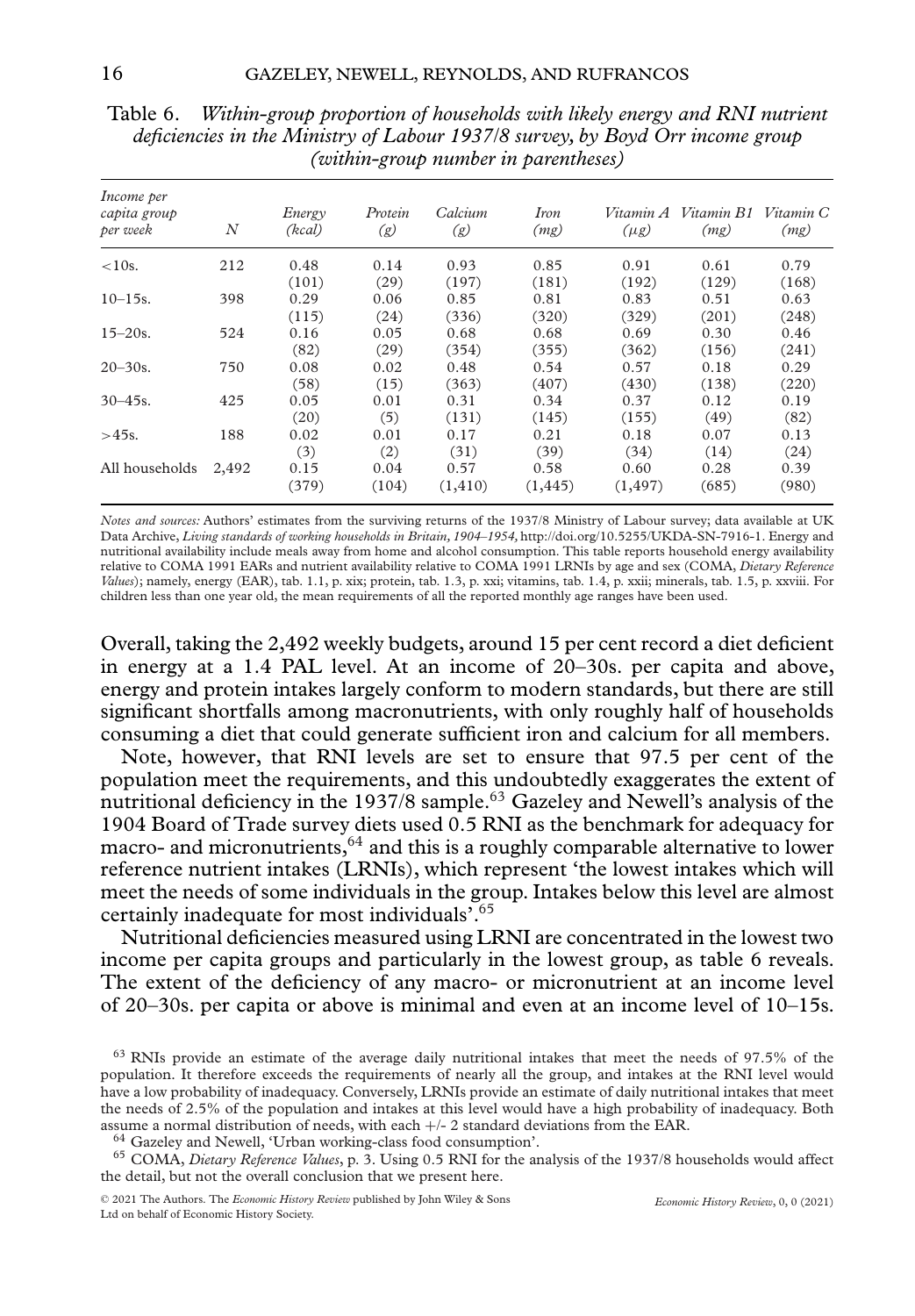per capita, the levels are generally quite low, other than for calcium and vitamin A. Using LRNIs as a reference, 11 per cent of all households in the survey have a diet with insufficient calcium and just under 8 per cent record food expenditures that yield insufficient vitamin A. Protein and vitamin B1 availability are generally sufficient across the sample.

#### IV. The Carnegie Trust survey and state intervention: moving away from working, nuclear households

In the previous section, we presented evidence that macronutrient and key micronutrient availability among two-parent working households suggests a pattern of significant deficiency concentrated in the lowest income per capita groups and probably largely restricted to a sub-set of macro- and micronutrients. However, much of the contemporary concern for malnutrition related to households that did not conform to this description; either because they were not working or were not nuclear households. Indeed, the case of Minnie Weaving highlighted in the introduction is an example of a household where the extent of hardship intensified when the principal wage earner became unemployed.

We have available the records of another large household survey carried out at the end of the 1930s that was not focused exclusively on working households. The Carnegie United Kingdom Trust commissioned the Rowett Research Institute to undertake a dietary and clinical survey of around 1,350 households from 16 areas in Scotland and England in 1938/9. We have extracted the data from the original Carnegie household records and analysed the nutritional content of the diets, using the same methods as employed for the analysis of the Ministry of Labour 1937/8 survey. The survey returns provide details of the occupation of the head of household in nearly all cases; the demographic structure of the household, including the age and sex of all the children; along with full details of the incidence of school meals and the nutritional value of food provided to children in schools and to mothers themselves and their children in clinics and canteens.<sup>66</sup> The average size of households taking part in the Carnegie survey was just fewer than six persons (5.93), which is just over two persons more than the average taking part in the Ministry of Labour 1937/8 survey and only a little different from the average size of households in the 1904 Board of Trade survey. This was no accident, as households 'were deliberately chosen as having children since the aims of the Survey included an examination of the child population'. $67$ 

There are important methodological differences between the Carnegie and Ministry of Labour surveys. The Carnegie survey was a bespoke nutritional survey (rather than an expenditure survey). The dietary analysis carried out in

<sup>67</sup> Rowett Institute, *Family diet and health*, p. 24. Households with a head that was unemployed during the Carnegie survey are on average about 0.75 persons larger than those with a working head (6.48 and 5.73 respectively), and had the highest number of children less than 18 years of age of any household type. Femaleheaded households were still relatively large due to a large number of children (5.13). Professional-headed households were the smallest (4.76), with the fewest number of children, as would be expected. Agriculturalheaded households (including farmers) were also relatively small (5.49), with fewer children than the average for all working-headed households.

<sup>&</sup>lt;sup>66</sup> The regions were Aberdeen, Seaton, Kintore, Hopeman, Barthol Chapel, Tarves, Methlick, West Wemyss, Dundee, Edinburgh, Barrow-in-Furness, Liverpool, Yorkshire West Riding, Wisbech, Fulham, and Bethnal Green.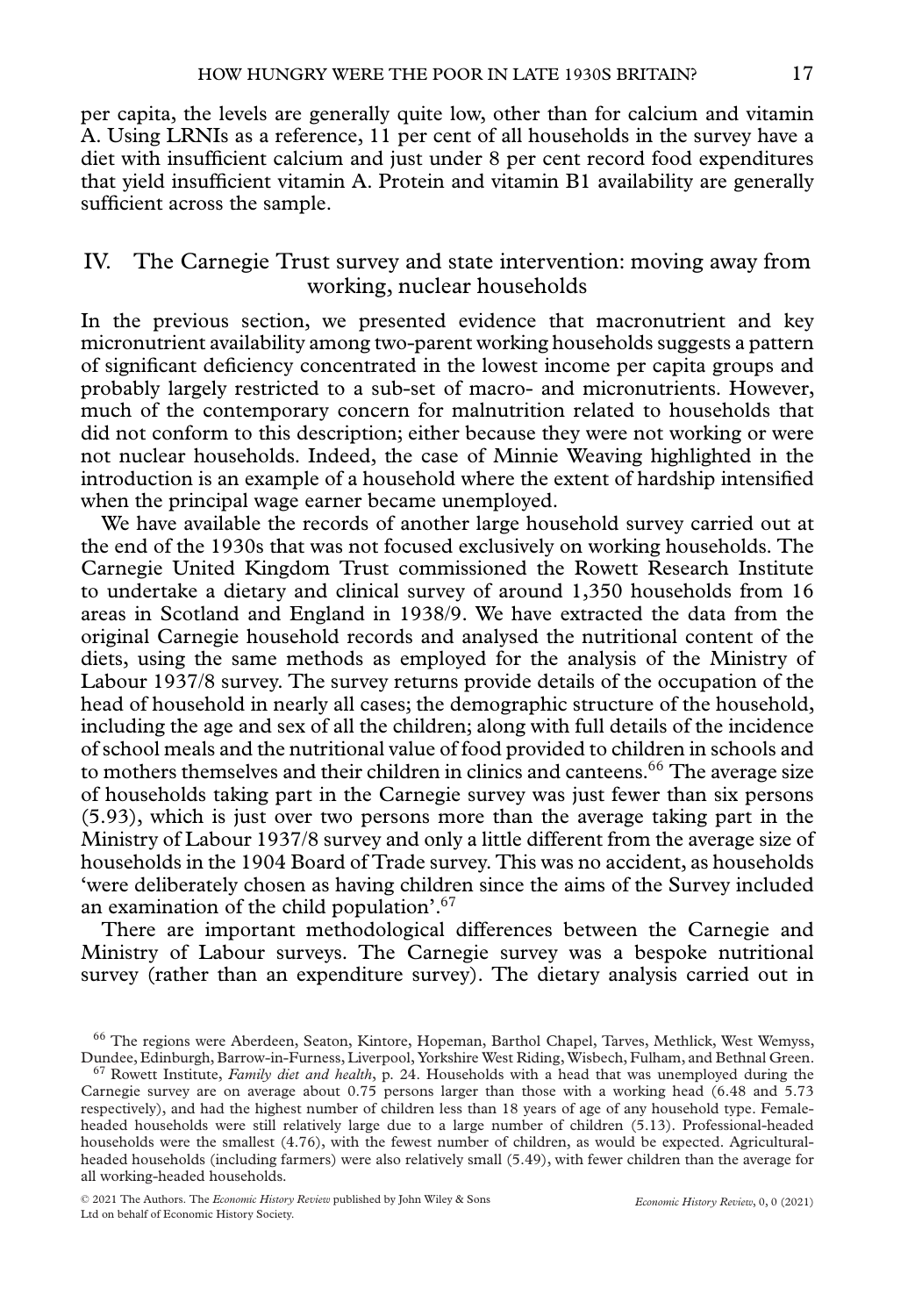the Carnegie survey is based upon net consumption in the survey week (including allowance for stocks in hand before and after the survey, household members being absent for meals, additional visitors, and so on). For each household the original record cards provide the amount of foods purchased for consumption at home, plus food obtained from gardens, allotments, and as a perquisite from employers. What is unique about the dietary component of this survey is the inclusion of school meals, school milk, and food provided by clinics to children and mothers deemed in need.<sup>68</sup> This allowed the Carnegie survey to report food/nutrition at home, food consumed at school, and food provided by clinics. The incidence of school meals is much higher in the Carnegie enquiry than in the Ministry of Labour 1937/8 survey, possibly reflecting the greater proportion of poorer households in the former and/or the design of the enquiry. In the Carnegie enquiry 672 households (roughly half the sample) were in receipt of some sort of meal at school (including milk), and an overlapping set of 514 households received some food from clinics.<sup>69</sup>

Many of the households included in the Carnegie survey were unemployedand/or single-headed. Of the 1,352 households in the survey, 363 had a head of household who described themselves as unemployed or in receipt of public assistance at the time of the survey. There are also 40 households that were femaleheaded, where no male over 18 years old was present. These include households where the female head described herself as 'deserted by husband', or 'widow'. The 989 households who were working at the time of the survey include heads of households employed in occupations across the primary, secondary, and tertiary sectors. There are 169 households where the head of household is working in agriculture, or the occupation is recorded as farmer, $70$  104 miners' households, and 92 households where the head of household is described as a labourer of some kind. The remainder are a diverse cross-section of the social fabric of interwar Britain, from police chief constable to dustman. Most wage earners in femaleheaded households worked in typically low-paid adult female occupations of the period (washerwoman, charwoman, cleaner, and so on).

Despite the many virtues of this enquiry, however, it is not clear how households were selected, as the published Carnegie survey report provides few details, simply stating that 'rule-of-thumb selection procedures rather than elaborate statistical sampling methods' were used.<sup>71</sup> Moreover, household income was not recorded in the vast number of cases, as the response was 'very poor'.<sup>72</sup> The lack of detail on head of household income and total household income makes it difficult to assess any biases in the data. Food expenditure and food expenditure per capita is known (but not food as a share of total expenditure) and the Carnegie survey allocated households into six groups according to food expenditure per capita, ranging from the poorest class with food expenditure of less than 36d. per capita per week to the

<sup>68</sup> Ibid., p. 18. See, in addition, Gilbert*,Evolution of National Insurance*, pp. 102–58, for the history of the creation

 $69$  Although the incidence of school meals was recorded in the Ministry of Labour survey, the food provided was not. Moreover, of the surviving 2,492 household budgets (for the 623 households), there are only 44 households for which school meals are recorded. By 1938, 176,767 children were in receipt of school meals in 273 local

education authorities; Harris, *Health of the schoolchild*, p. 122, tab. 7.1.<br><sup>70</sup> Including occupations described as 'farmer', 'crofter', 'grieve', 'small holder', 'farm labourer', 'land labourer', 'farm servant', 'horsem

<sup>&</sup>lt;sup>71</sup> Rowett Institute, *Family diet and health*, pp. 24–5.<br><sup>72</sup> Ibid., p. 18.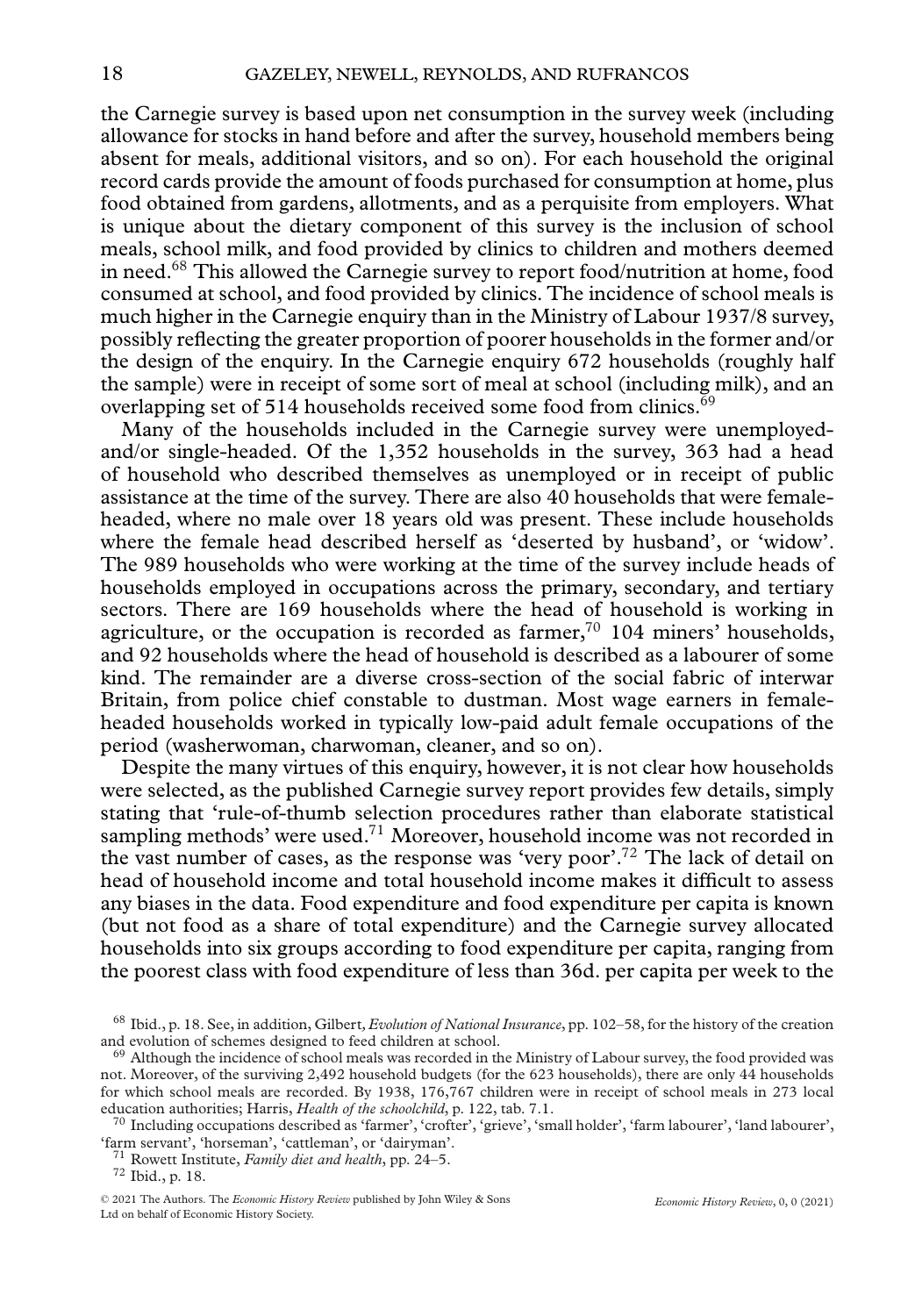| Household type | Working male head $(n = 989)$ | Unemployed head $(n = 363)$ | Female head $(n = 40)$ |
|----------------|-------------------------------|-----------------------------|------------------------|
| <b>Bread</b>   | 0.53(0.0063)                  | 0.53(0.0103)                | 0.51(0.0303)           |
| Milk           | 0.44(0.0131)                  | 0.14(0.0090)                | 0.38(0.0662)           |
| Cheese         | 0.02(0.0005)                  | 0.01(0.0005)                | 0.01(0.0022)           |
| Butter         | 0.04(0.0011)                  | 0.01(0.0011)                | 0.03(0.0054)           |
| Meat           | 0.21(0.0034)                  | 0.19(0.0050)                | 0.18(0.0173)           |
| Eggs           | 0.43(0.0095)                  | 0.28(0.0112)                | 0.28(0.0424)           |
| Fruit          | 0.13(0.0047)                  | 0.06(0.0037)                | 0.08(0.0165)           |
| Vegetables     | 0.11(0.0035)                  | 0.09(0.0040)                | 0.11(0.0156)           |
| Potatoes       | 0.52(0.0078)                  | 0.46(0.0106)                | 0.43(0.0300)           |
| Fish           | 0.05(0.0017)                  | 0.04(0.0023)                | 0.05(0.0077)           |
| Cereals        | 0.09(0.0044)                  | 0.03(0.0025)                | 0.07(0.0142)           |
| Sugar          | 0.15(0.0022)                  | 0.11(0.0024)                | 0.13(0.0123)           |

Table 7. *Consumption of foods per capita day, Carnegie 1938/9 household survey*

*Notes:* All items are measured in lbs per day, except eggs which are recorded as the no. consumed. The table is based on some aggregation of consumption data. This is as follows: milk is whole and skimmed milk; meat is 'meat' (as described by the Carnegie Trust) and smoked pig; vegetables is fresh green and root vegetables; cereals is 'cereals' (as described by the Carnegie Trust) and oatmeal. All other categories are as described by the Carnegie Trust in their report. Standard error of mean is in parentheses. *Source:* Calculated by authors from the Carnegie Trust nutritional data from the surviving returns held at the Rowett Institute, Aberdeen.

richest with expenditure of over 132d. per capita per week. The Rowett Institute carried out analysis by food expenditure per capita group, but such a procedure sorts larger families with greater numbers of children into lower food expenditure per capita groups, in which the children often consume less than their per capita share.<sup>73</sup> We have chosen to analyse these data by occupation type as, whatever the shortcomings of the survey, it is unique in providing detailed evidence on the food consumption patterns of those households where the head was in employment, along with a large number of households where the head was unemployed. In addition, the information on the take-up and nutritional benefits of school meals, school milk, and food provided in clinics also allow us to address the impact of the nascent welfare state on the health of school-aged children in the late 1930s.

Table 7 provides estimates of food consumption per capita per day, using the Carnegie survey's own estimates of food consumption, which we have aggregated for the purpose of comparability with the Ministry of Labour survey, and expressed in terms of amounts per capita per day, notwithstanding the sorting issue noted above. The food consumption estimates for working households derived from the Carnegie data show most similarity with those of income groups 2 or 3 (10–15s. and 15–20s. per capita per week) in the Ministry of Labour 1937/8 survey (see table 3). This gives an indication that the average income per capita of those households taking part in the Carnegie survey was a little lower on average than those households taking part in the Ministry of Labour survey.

Not surprisingly, nutrient availability estimates per capita are also lower on average in the Carnegie survey than the near-contemporaneous Crawford survey or the estimates we have made from the Ministry of Labour 1937/8 survey (either because of their focus on larger households with children, or the inclusion of a large number of heads of household in low-income occupations or unemployed). These differences in household structure and employment status have a direct impact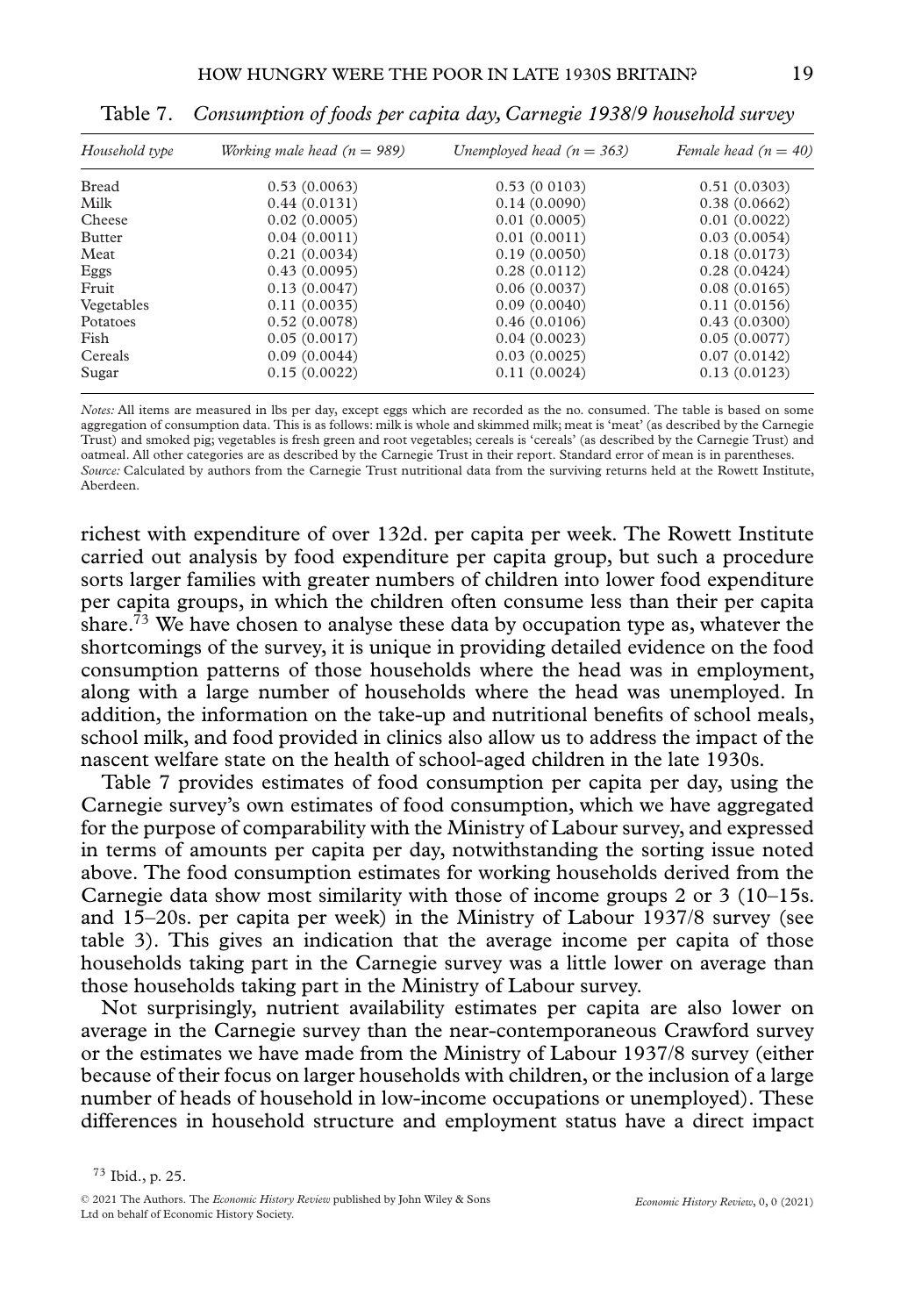upon nutritional availability. On average, including school food, the Carnegie households had 2,400 kcal and 66g of protein per person per day available. This is around 300 fewer calories and 8g less protein per person per day than Crawford's households. In comparison with the average figure we have estimated from the Ministry of Labour 1937/8 survey, the Carnegie households have around 500 fewer calories and 13g less protein available per person per day.74 The amount of calcium and iron available per person per day to households in the Carnegie survey is roughly similar to the average figures from Crawford's Food Enquiry or the estimates we have made using the Ministry of Labour 1937/8 survey, partly because of the calcium- and iron-rich foods provided at school that are recorded in the Carnegie survey.

The key finding of our analysis stems from a within-survey comparison. Homes with an unemployed head of household, and often recorded as being in receipt of public assistance, have roughly 500 fewer kcal available per capita compared to households where the head of household is working (2,034 compared with 2,530 respectively).75 Unsurprisingly, shortfalls of this order of magnitude are evident throughout the range of nutrients examined here. Homes with an unemployed head of household have 13g less of protein available per capita per day, but calcium appears to be the macronutrient whose availability is most affected by labour market status. On average, the unemployed have just under 60 per cent of the calcium available compared to those in employment. However, this macronutrient is also particularly affected by state action. When the calcium available from foods consumed at school and provided by clinics is taken into account, available calcium per capita levels rise to around 70 per cent of the level for those households where the head is working.

This is primarily because of milk provided under the provisions of 1906 Education (Provision of Meals) Act, which was extended in 1921, and allowed local education authorities to provide school meals to children in elementary schools in their area. In addition, from 1923 a provision of one-third of a pint of milk for one penny was introduced, and in 1934, the Milk Marketing Board supplied milk to schools at half a penny a bottle. By 1939 just over 13 per cent of children received free milk under the provisions of the Education Acts and a further 55 per cent received milk supplied by the Milk Marketing Board.76 Overall, school milk was likely to have been far more important nutritionally than school meals, because it

 $^{74}$  The reasons for this are unclear, but are accounted for by either differences in mean income or household size between the Crawford and Carnegie surveys, or by the food composition tables used by Crawford and the Carnegie Trust, or differences in assumptions concerning the amount of inedible waste in foods purchased between the two surveys, or a combination of any of these factors. It is important to remember, however, that these comparisons are made on a per capita basis and the Carnegie households were on average significantly larger with more children

 $75$  The best-fed households are those with a head working in agriculture (this includes a significant number of farmers, grieves, and crofters), who have over 3,000 kcal per capita per day available, which is more energy available per capita than professional-headed households (who have just fewer than 2,700 kcal per capita day). It is likely, of course, that the physical activity rate of households working in agriculture greatly exceeded those of professionalheaded households. Both of these groups have diets that are relatively protein rich and with significantly more calcium and iron available than the average working households. In the case of agricultural-headed households, almost all of their nutrients are supplied by food consumed at home. Female-headed households, most of who were working, have on average around 300 more kcal per capita day available than households where the head is unemployed, once the impact of energy from school meals and food at clinics is taken into account.

<sup>76</sup> See, for example, Harris, *Health of the schoolchild*, pp. 120–1; Hurt, 'Feeding the hungry schoolchild'; Welshman, 'School meals and milk', pp. 16–19; Atkins, 'Milk in schools scheme', pp. 6–9.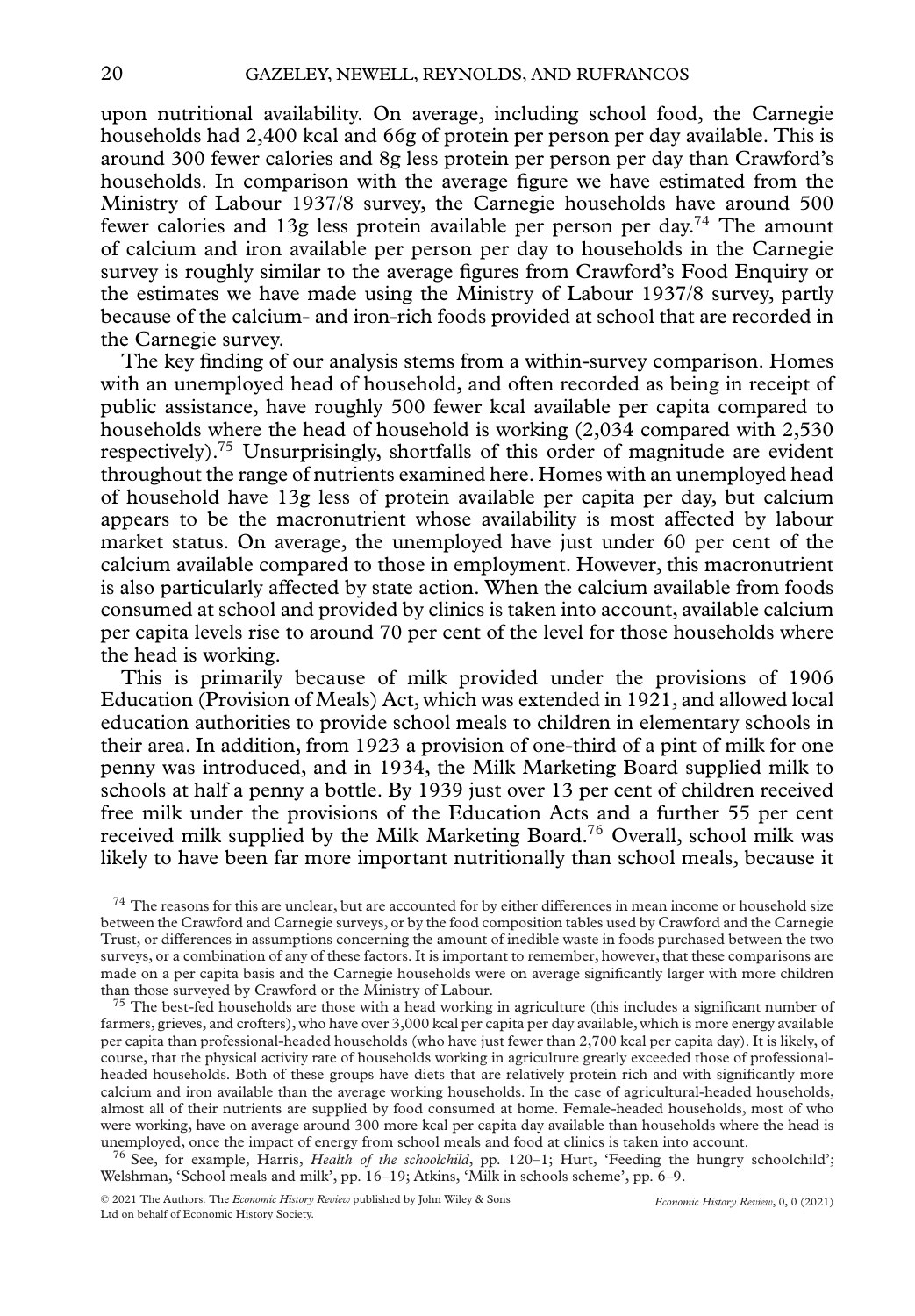was much more prevalent. Under the provisions of the 1921 Act, local authorities were able to provide paying school meals to better-off households and free meals to children in public elementary schools from households that were unable to pay, in cases where it was considered that children were not benefiting fully from their education because of lack of food. There was a lack of uniformity in provision across the country and what constituted a school meal also varied between local education authorities. As Harris observes, 'The authorities could provide breakfasts, dinners or teas (or a combination of these), or they could simply provide a bottle of milk. A number of authorities also offered other forms of "nutritional supplementation" in the form of cod liver oil, dried milk, or various proprietary foods'.77 Scottish children had the lowest rates of access, especially those in rural areas outside the central lowlands.<sup>78</sup> During the 1930s, children's eligibility for free school meals was ascertained primarily on the basis of medical inspection.<sup>79</sup> During the interwar period, the number of local education authorities providing some form of school meal increased, most sharply in the 1930s, so that by 1938/9, 272 local education authorities provided 176,767 children with solid meals.<sup>80</sup> Nevertheless, this total only represents around 3 per cent of schoolchildren in receipt of a solid school  $meal.<sup>81</sup>$ 

In common with most household surveys of this period, we have no information about the distribution of food consumed at home within the household, but for all foods consumed at school and at clinics we are able directly to compare energy and macronutrient availability for school-aged children in the household with the 1991 COMA RNIs. Table 8 provides a summary of these results for children aged four to 14 years, by head of household labour market status. Children in households in receipt of some form of school meal (including milk) received around 15 per cent of their energy requirements from food provided at school. With regard to these children's protein, calcium, and iron requirements, school meals and food in clinics provided 41 per cent, 62 per cent, and 27 per cent respectively of their total RNIs. $82$  The proportions are roughly similar for the sub-set of school-aged children from homes with an unemployed head of household and a little less for those in female-headed households. On average, energy and nutrient availability from food provided at school and in clinics had an important positive impact on household nutritional availability, especially among homes with an unemployed head of household.83

- 
- 
- 
- 

<sup>77</sup> Harris, *Health of the schoolchild*, p. 121.<br><sup>78</sup> Atkins, 'Fattening children or fattening farmers?', p. 60.<br><sup>79</sup> Harris, *Health of the schoolchild*, p. 124.<br><sup>80</sup> Ibid., p. 122, tab. 7.1.<br><sup>81</sup> Webster, 'Government p household requirements is 0.8, suggesting a very strong relationship between the provision of school and clinic

<sup>83</sup> Nutrition from school meals and school milk is not recorded separately in the Carnegie survey. From the calories recorded as consumed at school or in clinics, we estimate that around 10% of households in the survey had at least one child in receipt of school meals as well as school milk (assuming that one-third of a pint of whole milk provides around 120 kcal per school day, we estimate the number of calories from school milk as 600 <sup>∗</sup> number of school aged children ∗ 5 days). 10% of those households with children in receipt of some form of food at school exceeded this estimate by 2,000 kcal or more, which probably indicates that they were also benefiting from solid meals as well as from school milk. This is obviously very crude, but probably better than not attempting to calculate the proportion in receipt of school meals.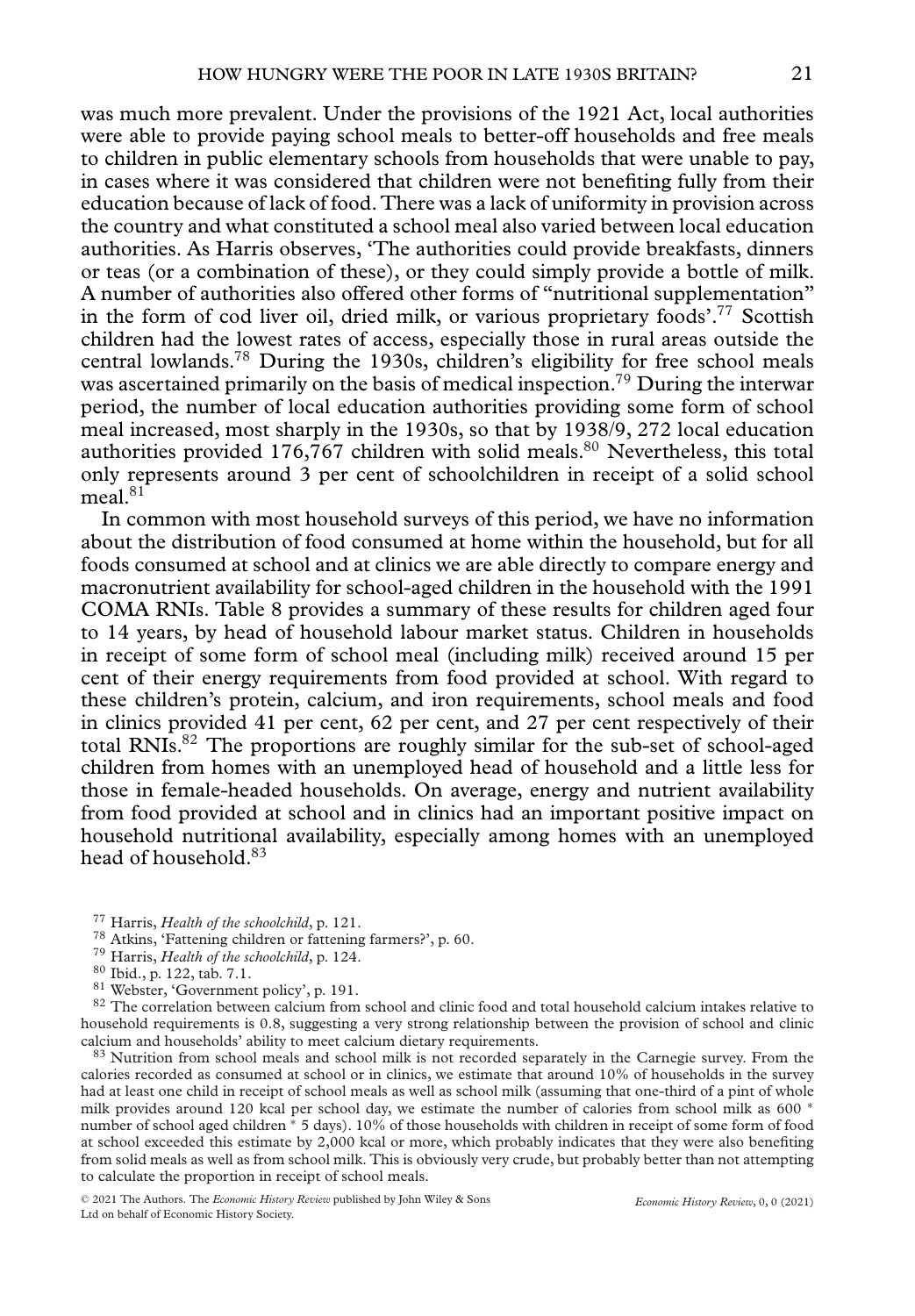|                                                                | No.   | Energy          | Protein         | <i>Calcium</i>  | <i>Iron</i>     |
|----------------------------------------------------------------|-------|-----------------|-----------------|-----------------|-----------------|
| All households                                                 | 1,352 | 0.09<br>(0.003) | 0.26<br>(0.012) | 0.40<br>(0.018) | 0.18<br>(0.030) |
| Households in receipt of<br>school meals or food at<br>clinics | 658   | 0.15<br>(0.060) | 0.41<br>(0.172) | 0.62<br>(0.040) | 0.28<br>(0.053) |
| Working-headed                                                 | 894   | 0.08<br>(0.046) | 0.21<br>(0.127) | 0.33<br>(0.019) | 0.15<br>(0.033) |
| Unemployed-headed                                              | 322   | 0.14<br>(0.091) | 0.41<br>(0.026) | 0.59<br>(0.041) | 0.27<br>(0.065) |
| Female-headed                                                  | 40    | 0.12<br>(0.028) | 0.30<br>(0.026) | 0.43<br>(0.104) | 0.17<br>(0.065) |

Table 8. *Carnegie 1938/9 survey: proportion of COMA (1991) RNI for children aged 4–14 years provided by school meals and milk*

*Notes and sources:* Calculated by authors from the Carnegie Trust nutritional data from the surviving returns held at the Rowett Institute, Aberdeen. Standard error of the mean is in parentheses. Relative to COMA 1991 LRNI, the proportions would be significantly higher. Food provided at clinics for children under 4 years of age is not included in the figures given above. This particularly affects households where the head was unemployed. 322/363 unemployed workers' children aged four to 14 years were in receipt of school meals or food in clinics. An additional 41 unemployed-headed households with children under four years of age received food in clinics. Note that some children aged under four years and their mothers received support at clinics, but the energy and macronutrient benefit of these foods have been excluded. (In an unknown number of these cases, the welfare support would have been for the mother.)

The only other study of the impact of school meals and milk on the nutrition of schoolchildren in Britain in the 1930s was carried out between 1935 and 1939 as part of Widdowson's investigation of  $1,028$  children's diets.<sup>84</sup> She carried out a detailed analysis of the diets of eight children from poor London homes, whose fathers were unemployed or earning low incomes, and found that the children's home diet only accounted for about one-third of animal protein, calcium, and vitamin C. With respect to calcium intakes, roughly one-third were derived from school milk and a similar proportion from canteen meals.<sup>85</sup> She concluded that 'it is evident that the canteen dinners and the milk at school were playing a very important part in the nutrition of these children'.<sup>86</sup> The findings presented here allow us to be confident that Widdowson's results can be generalized to low income per capita households across Britain in the late 1930s, where children were in receipt of both school meals and school milk. Where children were only in receipt of school milk (the majority of cases), it is likely that children's diets still remained deficient, to a much lesser extent.

Turning to an examination of the nutritional status of the households themselves, table 9 records the proportion and number of Carnegie households where the food consumed at home and elsewhere does not provide the energy and nutrition required for them to meet the 1991 COMA energy EAR, RNI, and LRNI (where energy and nutrition are measured contemporaneously and recorded within the survey). This table provides a comparison with our estimates derived from the food quantity data recorded in the Ministry of Labour 1937/8 survey reported in tables 5 and 6. Note that while the nutritional standard is the same for households in both enquiries, based on the needs of individual household members by their age and

<sup>84</sup> Widdowson, *Study of individual children's diets.* <sup>85</sup> Ibid., p. 157, tab. CIV. <sup>86</sup> Ibid., pp. 157–8.

<sup>© 2021</sup> The Authors. The *Economic History Review* published by John Wiley & Sons Ltd on behalf of Economic History Society.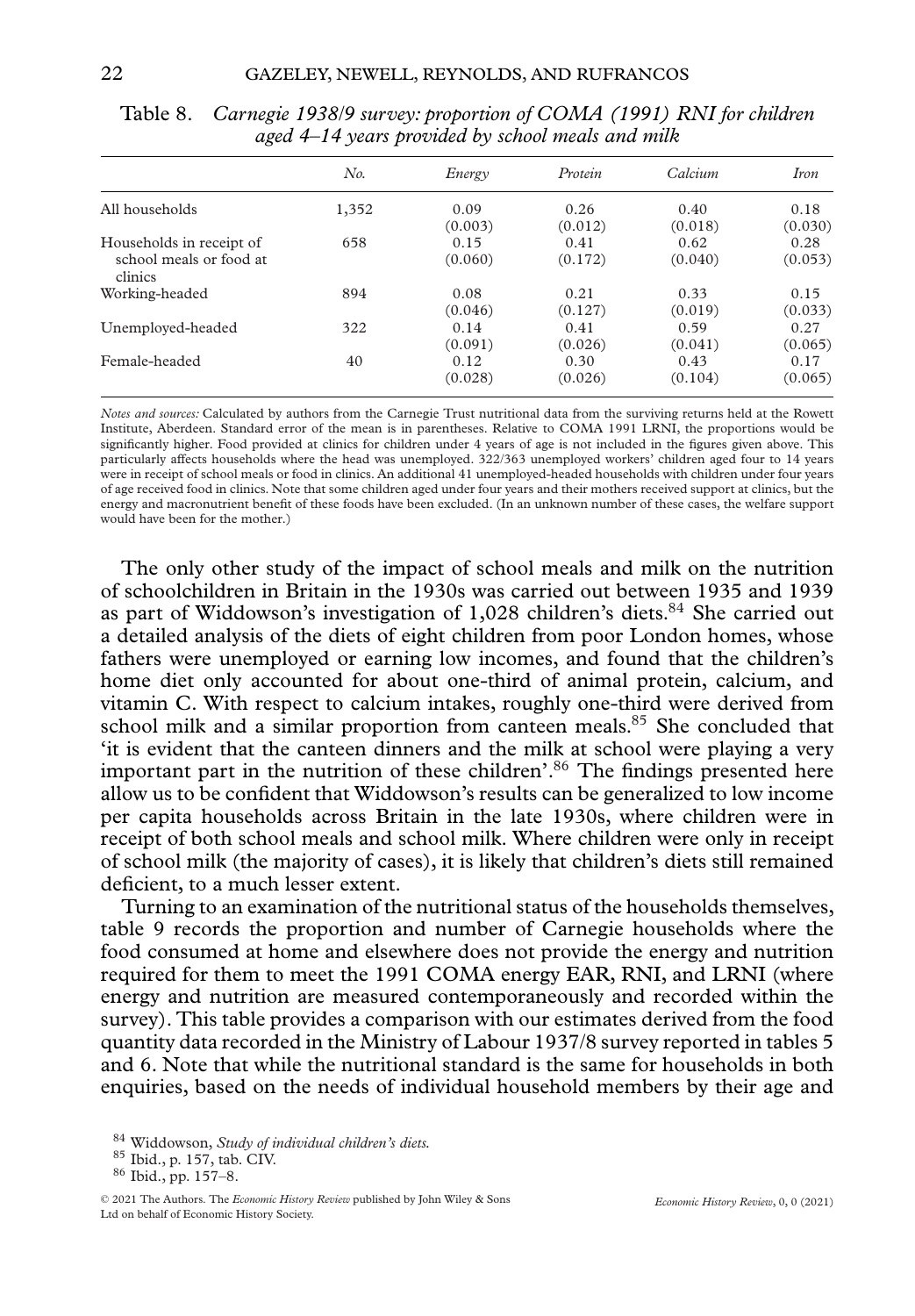|                     | Energy<br>EAR kcal | Protein<br><b>RNI</b> | Calcium<br><b>RNI</b> | Iron<br><b>RNI</b> | Vitamin A<br><b>RNI</b> | Vitamin B1<br><b>RNI</b> | Vitamin C<br><b>RNI</b> |
|---------------------|--------------------|-----------------------|-----------------------|--------------------|-------------------------|--------------------------|-------------------------|
| Working-headed      | 0.13               | 0.01                  | 0.52                  | 0.34               | 0.36                    | 0.13                     | 0.35                    |
| $(n = 989)$         | (132)              | (14)                  | (513)                 | (333)              | (357)                   | (129)                    | (344)                   |
| Unemployed-headed   | 0.30               | 0.04                  | 0.74                  | 0.46               | 0.47                    | 0.28                     | 0.57                    |
| $(n = 363)$         | (110)              | (16)                  | (270)                 | (166)              | (171)                   | (100)                    | (208)                   |
| Female-headed       | 0.23               | 0.08                  | 0.60                  | 0.65               | 0.35                    | 0.20                     | 0.40                    |
| $(n = 40)$          | (9)                | (3)                   | (24)                  | (26)               | (14)                    | (8)                      | (16)                    |
| Urban working-class | 0.16               | 0.02                  | 0.61                  | 0.38               | 0.34                    | 0.16                     | 0.39                    |
| $(n = 731)$         | (119)              | (11)                  | (444)                 | (275)              | (246)                   | (117)                    | (282)                   |
| All households      | 0.18               | 0.02                  | 0.59                  | 0.37               | 0.39                    | 0.17                     | 0.41                    |
| $(n = 1,352)$       | (242)              | (30)                  | (798)                 | (499)              | (529)                   | (229)                    | (552)                   |
|                     | EAR kcal           | <b>LRNI</b>           | <b>LRNI</b>           | <b>LRNI</b>        | <b>LRNI</b>             | <b>LRNI</b>              | <b>LRNI</b>             |
| Working-headed      | 0.13               | $\Omega$              | 0.10                  | 0.01               | 0.03                    | $\mathbf{0}$             | 0.01                    |
| $(n = 989)$         | (132)              |                       | (95)                  | (10)               | (29)                    |                          | (12)                    |
| Unemployed-headed   | 0.30               | 0.003                 | 0.19                  | 0.02               | 0.09                    | $\Omega$                 | 0.03                    |
| $(n = 363)$         | (110)              | (1)                   | (70)                  | (7)                | (33)                    |                          | (11)                    |
| Female-headed       | 0.23               | $\Omega$              | 0.15                  | 0.10               | 0.05                    | $\Omega$                 | 0.025                   |
| $(n = 40)$          | (9)                |                       | (6)                   | (4)                | (2)                     |                          | (1)                     |
| Urban working-class | 0.16               | $\Omega$              | 0.12                  | 0.01               | 0.03                    | $\Omega$                 | 0.02                    |
| $(n = 731)$         | (119)              |                       | (84)                  | (6)                | (19)                    |                          | (11)                    |
| All households      | 0.18               | 0.001                 | 0.12                  | 0.01               | 0.05                    | $\Omega$                 | 0.02                    |
| $(n = 1,352)$       | (242)              | (1)                   | (165)                 | (17)               | (62)                    |                          | (23)                    |

Table 9. *Proportion (and within-group number in parentheses) of Carnegie households falling below (COMA 1991) EAR, RNI, and LRNI recommendations (nutrients as estimated by Rowett Institute)*

*Notes and sources:* Calculated by authors from the Carnegie Trust nutritional data from the surviving returns held at the Rowett Institute, Aberdeen. 'Urban working class' refers to nuclear working households (not female-headed or professional- or agricultural-headed) and provides the smoothest comparison with the results of our analysis of the Ministry of Labour 1937/8 enquiry, though the figures in tabs. 5 and 6 are derived from modern food composition tables including assumptions about waste, whereas the figures in tab. 9 use the Carnegie Trust's estimates of the nutritional composition of foods consumed.

## sex, the estimation of nutritional availability differ and this may affect the estimates, as it is not clear whether the Carnegie estimates are already net of waste.<sup>87</sup>

Across all Carnegie households, the level of energy deprivation is slightly greater than the average for all households in the Ministry of Labour 1937/8 survey (about

<sup>87</sup> For all foods consumed at home (but not foods provided in clinics or school meals), we are able to make our own estimates of the nutritional value of the quantities of foods recorded in the Carnegie survey, using McCance and Widdowson's food composition tables, utilizing the same set of assumptions as described for the Ministry of Labour 1937/8 survey. It is clear that using recoded food consumption in conjunction with McCance and Widdowson food composition tables, with modern food waste assumptions, generates lower estimates of nutritional availability than those calculated by the Carnegie Trust at the time. Our estimates are around 80 to 88% depending on nutrient (energy is 85%) of those reported by the Carnegie Trust. Using modern food composition tables without any allowance for wastage produces estimates closer to those reported in the Carnegie survey. This might suggest that the food consumption data recorded within the survey are already net of wastage or have minimal waste deductions. See online app. tab. S1. There is evidence to support this conjecture from the Ministry of Food's attempt to replicate the Carnegie Trust calculations in the 1950s, using the Rowett Institute's original record sheets for all households in the Tarves geographical area, which notes that there was sometimes confusion between the use of 'as purchased' quantities and 'edible proportions' in the Carnegie data. TNA, MAF 300/18, 'The Family Food Survey. Carnegie Survey 1938–1939', letter from Ministry of Food to Dr D. Harvey, Rowett Institute Aberdeen, 9 Dec. 1955, paragraph (h), states, 'The most important discrepancy, however, concerns the relation between quantities purchased and edible proportions …The sources of difference arise, namely that the Rowett Institute coders have either (i) not converted E.P to A.P, or (ii) converted E.P to A.P. using a different conversion from ours'.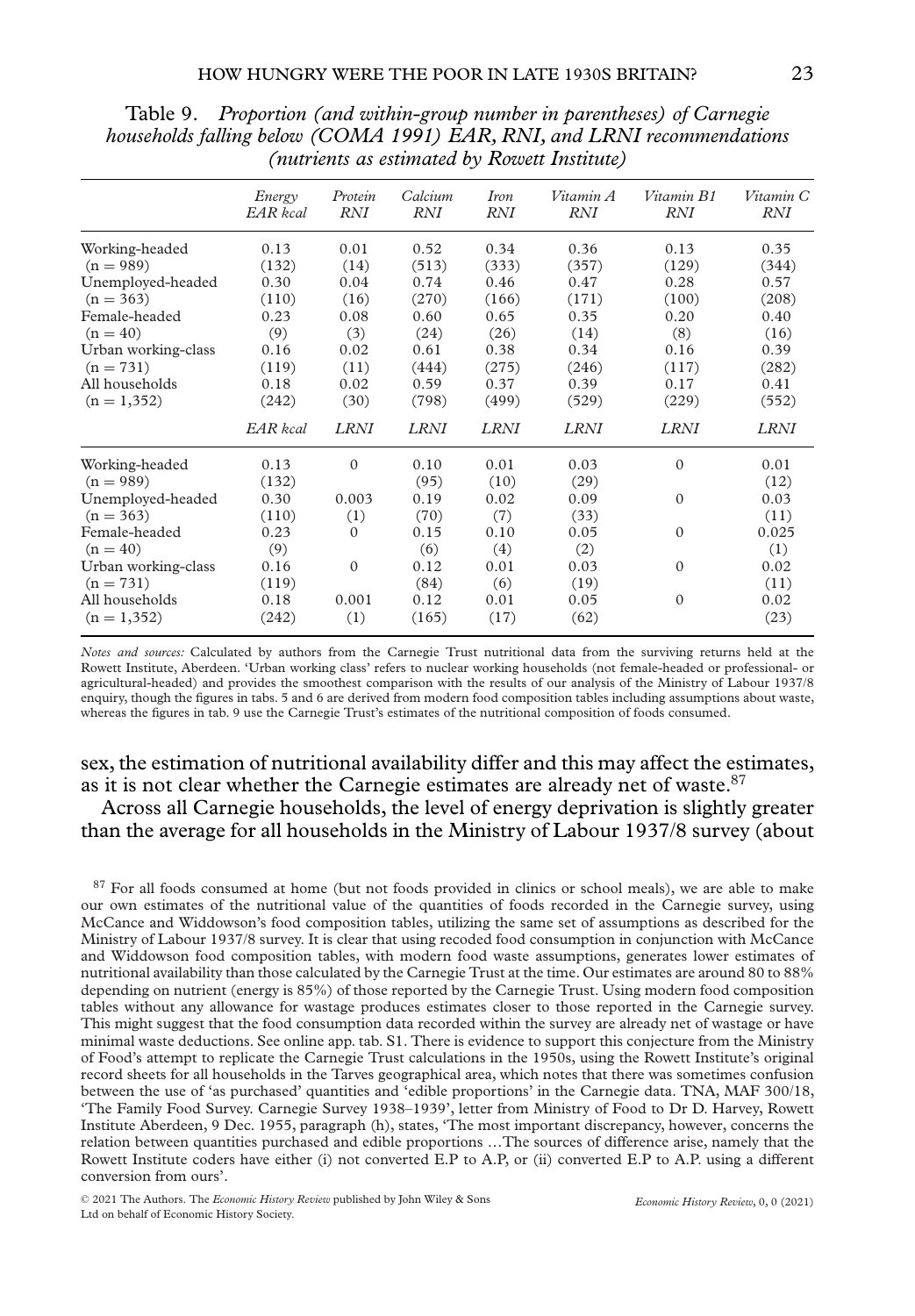18 compared with 15 per cent). The smoothest comparison that we can make between the Carnegie and Ministry of Labour households is for the Carnegie group 'urban working class', which excludes professional- and agricultural-headed along with female- and unemployed-headed households, and attempts to mirror as far as possible the target reference group of the Ministry of Labour survey which was male-headed nuclear working-class households in employment. The proportion of households with levels of nutrient availability less than the RNI is not that dissimilar on average in this Carnegie sub-sample compared with the average across all Ministry of Labour households. This is true of all minerals and vitamins. Households in both surveys have similar levels of energy deprivation and show little evidence of protein deficiency, but around a third to one-half in both do not have sufficient calcium, iron, vitamin A, and vitamin C available in their diets. This is despite the lower levels of average energy and nutrient per capita availability recorded in the Carnegie budgets. This is because the assessment of adequacy takes account of the significant reductions in energy and nutrient intakes required by children, who are significantly more numerous among the Carnegie households. Estimated deficiencies are reduced to very low proportions when the LRNI is used as the comparator (table 9, bottom panel). Whichever benchmark is used, within the Carnegie sample, the greatest level of energy deprivation and likely nutritional deficiency is found in larger households, as figure 1 shows. In nearly all households with three or fewer members, less than 3 per cent do not meet the EAR for energy, whereas in households of 10 or more, 26 per cent do not meet the EAR. For household intakes of protein and calcium, the same pattern of deficiency relative to RNI is evident, though at a higher level.<sup>88</sup>

#### V. Poverty and progress

We are able to situate our new estimates of nutritional deprivation in a long-run analysis, dating back to the Napoleonic Wars. In addition, we are able to make more detailed comparison with the findings from Board of Trade survey of 1904, which was the Ministry of Labour's most recent official large-scale expenditure survey comparator.

Turning first to the long-run trend, table 10 provides estimates of average daily per capita energy availability for rural and urban households and estimates of average nutritional attainment using a common methodology.89 There are variations, however, in the original survey design and the investigators' target groups, and these affect the estimation of household energy availability. Most obviously the table includes results from surveys that were concerned with the condition of the very poor. Leaving these to one side, it is clear that the average

<sup>88</sup> We have already noted the difference in malnutrition levels between homes with working and unemployed heads of household. Part of this is the result of larger households among the latter group (the mean household size for working households is 5.73, compared with 6.48 for those with an unemployed head of household). This difference in average household size persists if professional- and agricultural-headed households are removed from working households. Urban working-class households with a head in employment have an average household size of 5.84 persons.<br><sup>89</sup> All the estimates in tab. 10 are the result of the application of McCance and Widdowson's food composition

tables, adjusted so as to remove the benefit of fortification and include their food waste assumptions. Energy deprivation is consistently estimated using SACN 1991 recommendations.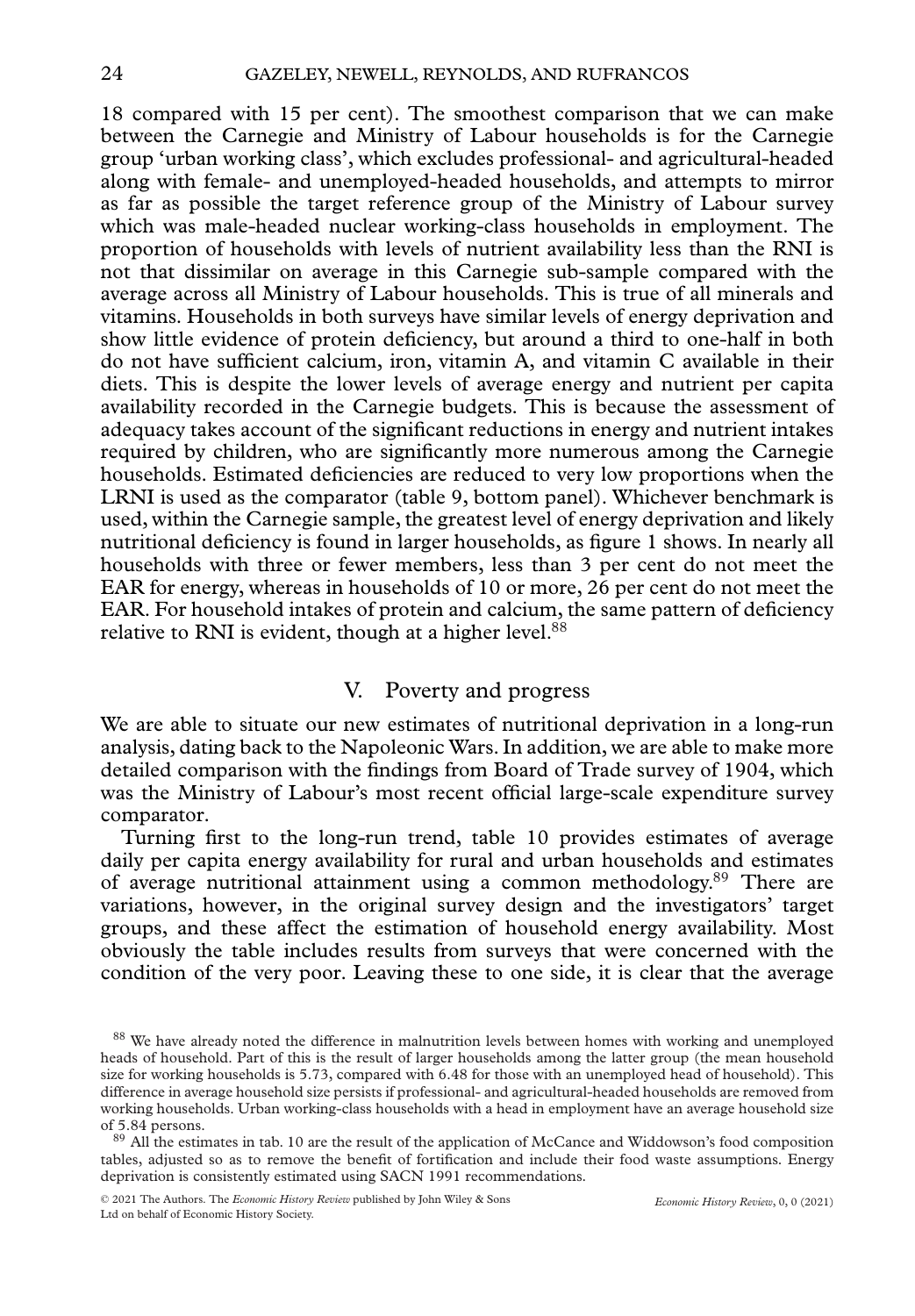

Figure 1. *Proportion of Carnegie households below estimated average requirement (EAR)/reference nutrient intake (RNI)*

*[Colour figure can be viewed at wileyonlinelibrary.com]*

*Notes:* 1,352 households by household size in parentheses: 3 or fewer (143), 4 (231), 5 (256), 6 (264), 7 (181), 8 (114), 9 (67), 10 or more (96).

*Sources:* Calculated by authors from the Carnegie Trust nutritional data from the surviving returns held at the Rowett Institute, Aberdeen.

level of per capita energy availability among working-class households in the 1930s was greater than for similar households during the nineteenth and early twentieth century. Similarly, average energy deprivation was significantly lower in the 1930s surveys. Elsewhere we have examined the proximate reasons for the improvement in the twentieth century and concluded that it was due to a rightward shift of the wage distribution and a reduction in household size in roughly equal measure.<sup>90</sup>

A more detailed comparison with Gazeley and Newell's estimates of nutritional availability for working households in 1904 shows that there was significant improvement by  $1937/8^{91}$  Table 11 provides the evidence for this statement. The average working household in 1904 had available roughly 2,300 kcal per capita per day. The results reported here for the nutrient availability for the average household in the Ministry of Labour's 1937/8 survey are 600 kcal per capita per day more (based on a smooth comparison using modern food composition tables for both estimates). Similar increases are evident for the other nutrients tabulated in table 11, with the exception of vitamin B1 availability, which improves only marginally.

 $90$  Gazeley and Newell, 'End of destitution', pp. 96–9.<br> $91$  Gazelev and Newell, 'Urban working-class food consumption'.

<sup>© 2021</sup> The Authors. The *Economic History Review* published by John Wiley & Sons Ltd on behalf of Economic History Society.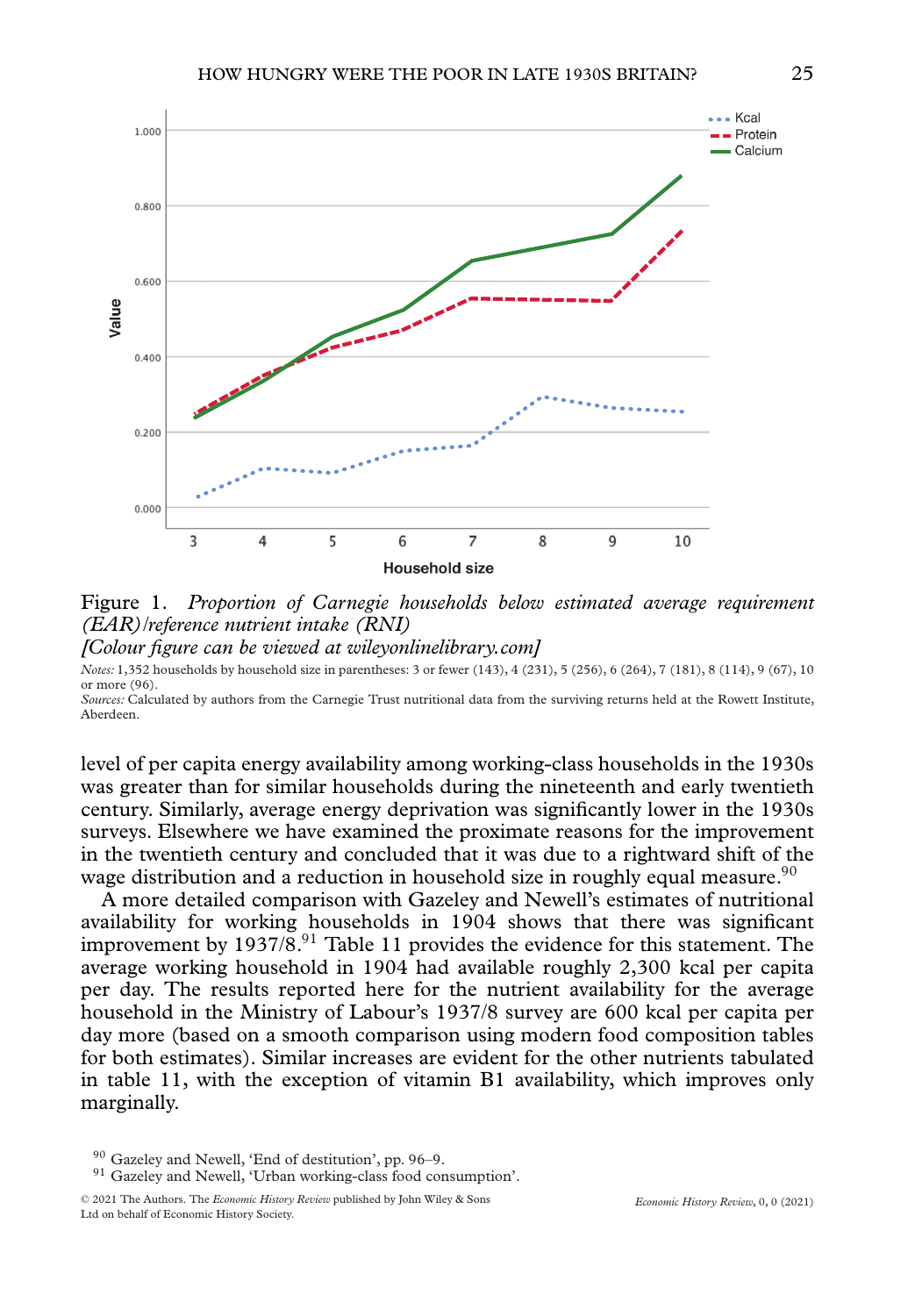|            | Budget study                  | Average energy per<br>capita per day (kcal) | Proportion of households<br>not meeting energy 1991<br><b>RNI</b> | Target group           |
|------------|-------------------------------|---------------------------------------------|-------------------------------------------------------------------|------------------------|
| 1787-96    | Eden & Davies                 | 2,127                                       | 0.47                                                              | Agricultural labourers |
| 1835-43    | Purdy                         | 1,862                                       | 0.71                                                              | Poor rural             |
| 1863       | Edward Smith                  | 2,338                                       | 0.25                                                              | Agricultural labourers |
| 1889-90    | US Commissioner of<br>Labour  | 2,245                                       | 0.49                                                              | Skilled urban workers  |
| 1893-4     | Royal Commission<br>on Labour | 2,153                                       | 0.70                                                              | Agricultural labourers |
| 1904       | Board of Trade                | 2,328                                       | 0.30                                                              | Urban workers          |
| 1912       | Rowntree & Kendall            | 1,849                                       | 0.50                                                              | Poor rural             |
| $1937 - 8$ | Ministry of Labour            | 2,492                                       | 0.15                                                              | Urban workers          |

Table 10. *1930s energy intakes in long-run perspective*

*Sources:*Rows 1–3, 5, and 7: Gazeley and Horrell, 'Nutrition', p. 768, tab. 3, and p. 774, tab. 6. Row 4: Gazeley, Newell, and Bezabih, 'Transformation of hunger revisited', p. 522, tab. 5. Row 6: Gazeley and Newell, 'Urban working-class food consumption', p. 111, tab. 5a. Row 8 calculated by authors.

Table 11. *Nutrient availability per day, Ministry of Labour 1937/8 survey and Board of Trade 1904*

| Income per capita group<br>or skill group | Energy<br>(kcal) | Protein<br>(g) | Calcium<br>(g) | <i>Iron</i><br>(mg) | Vitamin<br>$\overline{A}$ | Vitamin<br>B1 | Vitamin<br>C |
|-------------------------------------------|------------------|----------------|----------------|---------------------|---------------------------|---------------|--------------|
| BoT 1904, 'Bowley<br>poor'                | 1,653            | 47.7           | 0.25           | 6.7                 | 268                       | 0.8           | 26.1         |
| BoT 1904, unskilled<br>head of household  | 2,028            | 60.6           | 0.32           | 8.6                 | 344                       | 1.0           | 32.2         |
| BoT 1904, average                         | 2,328            | 68.0           | 0.43           | 9.3                 | 415                       | 1.0           | 42.3         |
| $MoL$ 1937/8, <10s.                       | 2,039            | 51.9           | 0.38           | 7.58                | 315                       | 0.73          | 23.7         |
| MoL 1937/8, 10-15s.                       | 2,369            | 61.6           | 0.49           | 8.88                | 443                       | 0.85          | 36.4         |
| MoL 1937/8, 15-20s.                       | 2,671            | 70.4           | 0.61           | 10.22               | 545                       | 1.00          | 45.5         |
| MoL 1937/8, average                       | 2,923            | 77.3           | 0.68           | 11.36               | 600                       | 1.09          | 57.9         |

*Notes:* BoT: Board of Trade. MoL: Ministry of Labour.

*Sources:* Rows 1–3 from Gazeley and Newell, 'Urban working-class food consumption', p. 111, tab. 5(a). Rows 4–7 from tab. 7 above.

Among the poorest households, there was an equally striking improvement between the two surveys. Energy availability for those households and the bottom of the distribution in 1904, not meeting Bowley's poverty-line income ('Bowley poor'), was only 1,650 kcal per capita. The poorest income class per capita in 1937/8 had available 400 kcal per capita per day more than this. This is a significant gain that has important implications for overall health and possibly for labour productivity. It is also reflected in an improvement in average heights by birth cohort reaching maturity in Hatton and Bray's data, which is noted in section  $I^{92}$ .

For the vast majority of working-class households, life was immeasurably better than it had been a generation earlier. Real wages were higher, households were smaller on average, and the state was providing additional help with feeding children at school. This translated into significantly better diets than those enjoyed by their forefathers before the First World War, but as Priestley reminds us, there

<sup>&</sup>lt;sup>92</sup> Hatton and Bray, 'Long run trends'.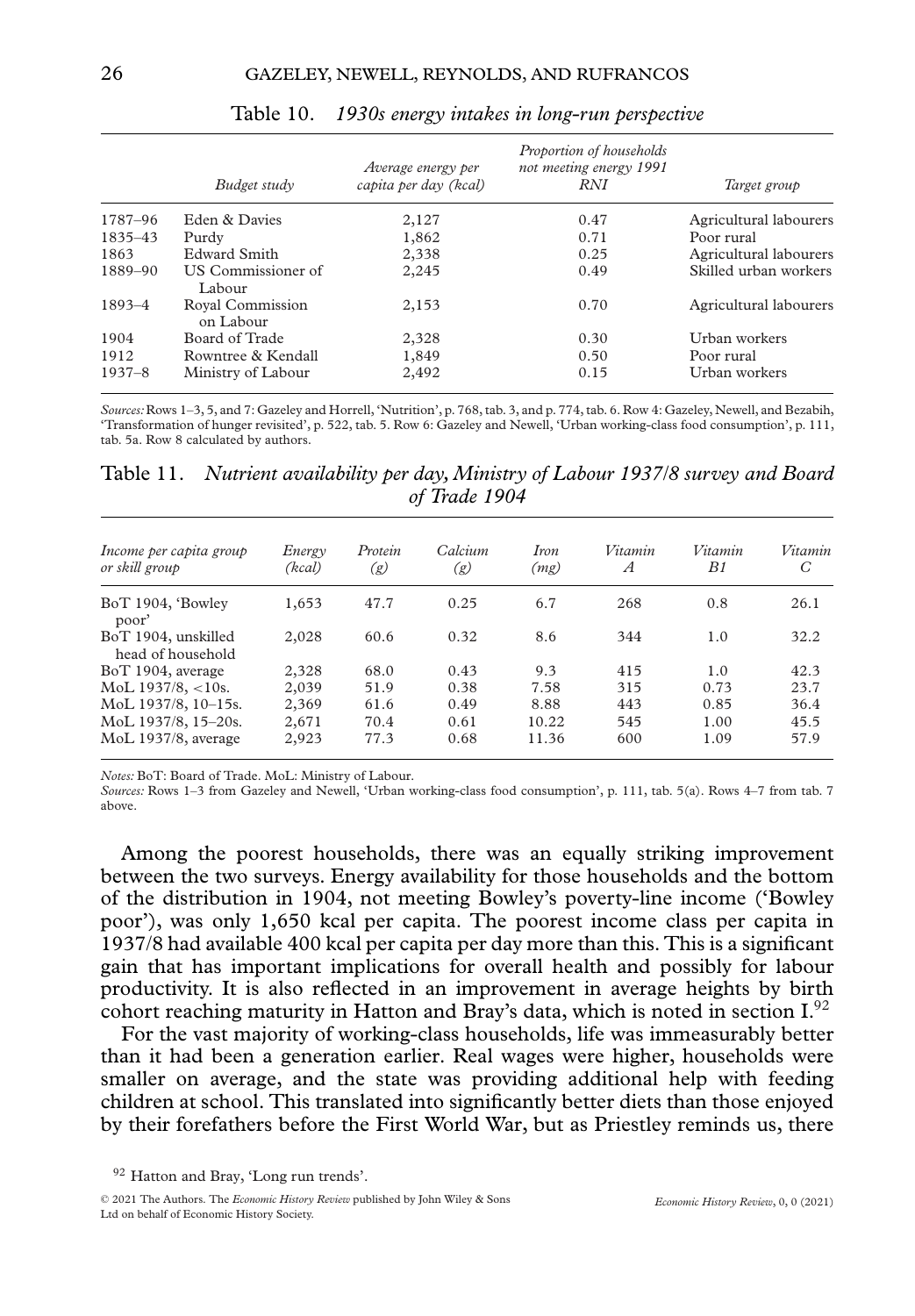was more than one England in the 1930s.<sup>93</sup> If the head of household lost their job, or the wife was deserted or forced to survive alone in widowhood, 1930s Britain could look remarkably similar to the struggle for survival that characterized life for the working poor in the Edwardian period, in all but one important respect. State interventions in the 1930s did make a difference. School food of all kinds was providing a significant addition to household calcium intakes (and, to a lesser extent, energy and protein). For the children in receipt of school meals in poor households in the 1930s, their experience of poverty would have been different from the childhood experience of their parents' generation, where long periods of constant nagging hunger would have been commonplace.

An unanswered question is the extent to which children's experience of poverty in the late 1930s resulted in ill health and the extent to which this morbidity was mitigated by school meals and milk. From 1908 school medical officers were required by the Board of Education to classify the nutrition of children (as good, normal, below normal, or bad). These assessments at the time of inspection were highly subjective and, further, the published figures often bore little relationship to these assessments.<sup>94</sup> Even after the reform of the classification system in 1934, the assessments of school medical officers remained seriously unreliable.<sup>95</sup> As Harris points out, 'The absence of any agreed system for defining, measuring or classifying nutrition was one of the greatest difficulties facing the school medical service in the interwar years'.96 The absence of clinical testing of nutritional deficiencies makes it impossible to utilize the assessments of school medical officers to examine the impact of state provision of food and milk.

The Rowett Institute also collected anthropometric data and an assessment of the health of the schoolchildren in the Carnegie survey, and these data have been analysed by Hatton and Martin.<sup>97</sup> They found that food expenditure per capita had a strong positive influence on height, and that family size had a negative effect on height, independent of family expenditure per capita. They also identified a role for the disease environment and housing quality, but did not investigate the impact of state actions *per se*. 98

There were a number of investigations of the impact of school milk on children's health in the interwar period. <sup>99</sup> In his Royal Society lectures, McCarrison was unequivocal that free school meals and cheap milk had a positive impact upon children's health in the  $1930s$ ,<sup>100</sup> and this view was echoed by the research

<sup>93</sup> There were three according to Priestley,*English journey*, pp. 372–5: the old England of 'cathedrals and minsters and manor houses and inns'; the nineteenth century England 'of coal, iron, steel, cotton, wool, railways'; and the postwar England of 'arterial and by-pass roads, of filling stations and factories that look like exhibition

<sup>&</sup>lt;sup>94</sup> Harris, *Health of the schoolchild*, p. 131; Hurt, 'Feeding the hungry schoolchild', p. 196.<br><sup>95</sup> In 1940 Dr J. A. Clover examined a large proportion of returns provided by school medical officers in the

preceding five-year period and concluded that 'a very large proportion of the returns are so unreliable as to be valueless for any purpose'; quoted in Harris, *Health of the schoolchild*, p. 133.

<sup>&</sup>lt;sup>96</sup> Ibid., p. 130.<br><sup>97</sup> Including height, leg length, weight, incidence of medical conditions, and dental decay. Hatton and Martin, 'Effects on stature', p. 164. Note that these data were collected and digitized independently by a team of medical

<sup>&</sup>lt;sup>98</sup> A one-shilling increase in food expenditure per capita increased height at the age of eight years by 0.5cm; ibid., pp. 177–82.

<sup>&</sup>lt;sup>99</sup> Atkins, 'Fattening children or fattening farmers?', pp. 60–4, provides a summary and assessment. <sup>100</sup> McCarrison, *Nutrition and national health*, pp. 59–60.

<sup>© 2021</sup> The Authors. The *Economic History Review* published by John Wiley & Sons Ltd on behalf of Economic History Society.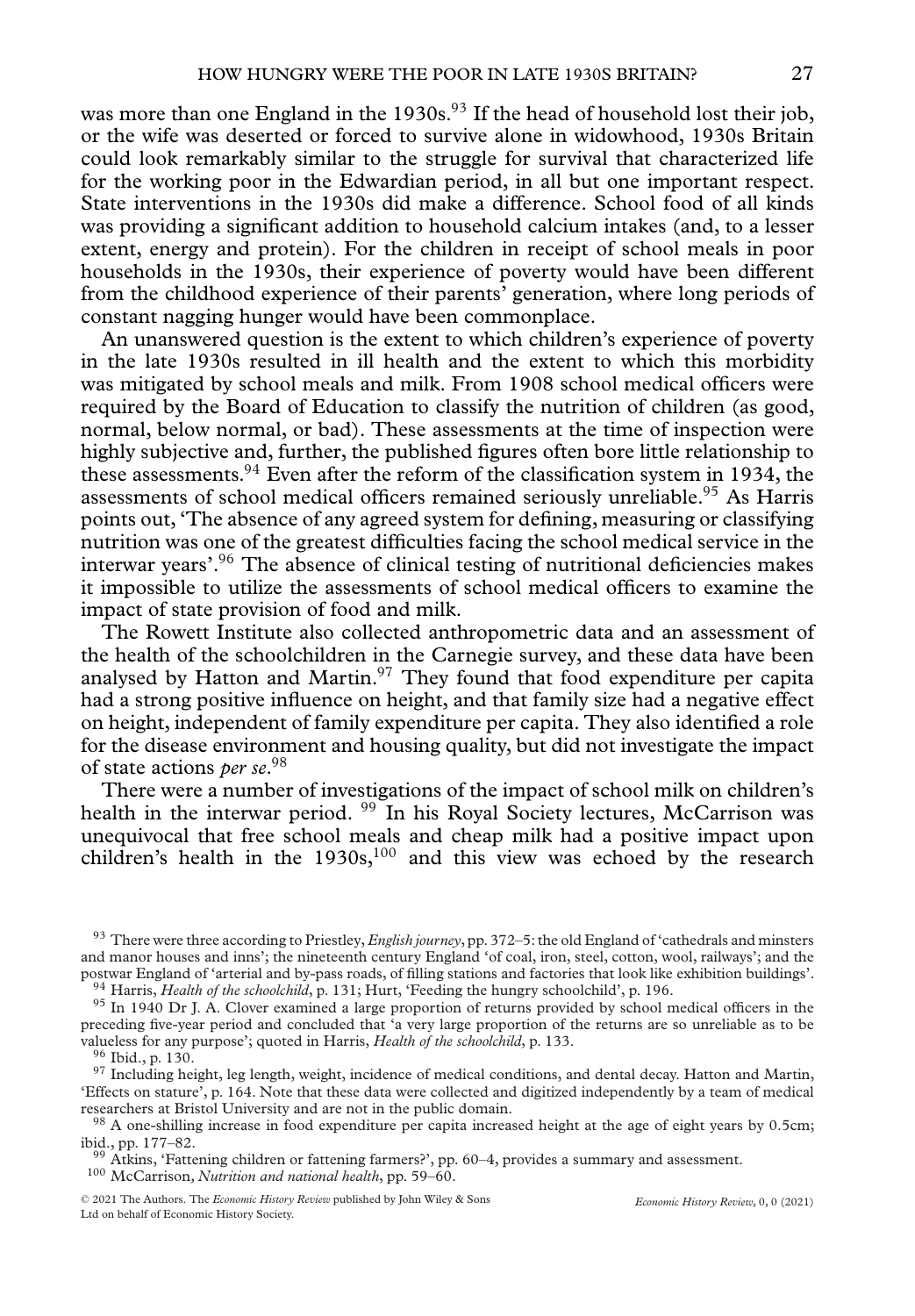carried out by the Milk Nutrition Committee  $(1939).<sup>101</sup>$  Gilbert has described the advent of free school milk under the provisions of the 1906 Education Act as a transformative development in the history of social policy in Britain. He maintained that 'Never before had the British State offered to support its citizens without reciprocal deprivation of right for those who applied for relief'.102 Most metrics of health continued to improve over the years of the Second World War.103 In part, this improvement was due to an extension of the state's actions described here, such as food subsidies, free school meals, and welfare food schemes (along with rationing and price controls), and partly because of a multitude of other factors, such as the continued fall in household size, full employment, and the absence of any serious epidemics.<sup>104</sup> However, as Titmuss pointed out in 1950, the improvements in health that occurred during the 1940s were in part caused by improvements before the war began: 'Changes in the average environment to which children born in successive periods of time are exposed in their early years tend to impress themselves on subsequent rates of dying throughout life'.<sup>105</sup> Indeed, more recently, Hatton found empirical evidence in support of the importance of a reduction in scarring on children's heights and health in the first half of the twentieth century, brought about by an improvement in the net disease environment.<sup>106</sup>

For the majority of homes with an unemployed head of household, public assistance payments, along with the earnings of other household members, were providing the means to satisfy immediate energy needs, even if the shortfalls with respect to some micronutrients were severe. In 30 per cent of households this was not true (as shown in table 9, column 1),<sup>107</sup> but overall still indicative of significant progress since the turn of the century. Where unemployment was of relatively short duration, these severe shortfalls were unlikely to lead to a marked deterioration in health. However, as the Pilgrim Trust made clear, there could be significant health consequences of long-term unemployment, especially for those households where the head had previously been employed in well-paid skilled work.<sup>108</sup> For unskilled and casual workers, it is generally harder to identify the impact of unemployment *per se* on health, as these households were more likely to be on low incomes.<sup>109</sup>

### VI. Conclusions

In this article we have presented new estimates of food consumption and nutritional availability from individual data recorded in two household surveys carried out in the late 1930s. The first of these, carried out by the Ministry of Labour in 1937/8,

 $10^7$  This is probably an overestimate as it assumes a PAL of 1.4 for the head of household, which may not have been required during periods of unemployment.<br><sup>108</sup> Pilgrim Trust, Men without work, pp. 109–20.

<sup>109</sup> See Stern, 'Unemployment and morbidity', for a precis of the literature on the relationship between unemployment and health in the 1930s, as well as a review of the estimation problems posed in identifying a causal relationship using aggregate data.

<sup>&</sup>lt;sup>101</sup> Milk Nutrition Committee, *Part IV*, p. 31.<br><sup>102</sup> Gilbert, *Evolution of National Insurance*, p. 112.<br><sup>103</sup> Ministry of Health, *Public Health*, pp. 114–21.<br><sup>104</sup> Titmuss, *Problems of social policy*, pp. 533–6. The

<sup>&</sup>lt;sup>105</sup> Titmuss, *Problems of social policy*, p. 535.<br><sup>105</sup> Titmuss, *Problems of social policy*, p. 535.<br><sup>106</sup> Hatton, 'Infant mortality', pp. 969–70. Hatton acknowledges that both nutrition and the disease environment played a role here.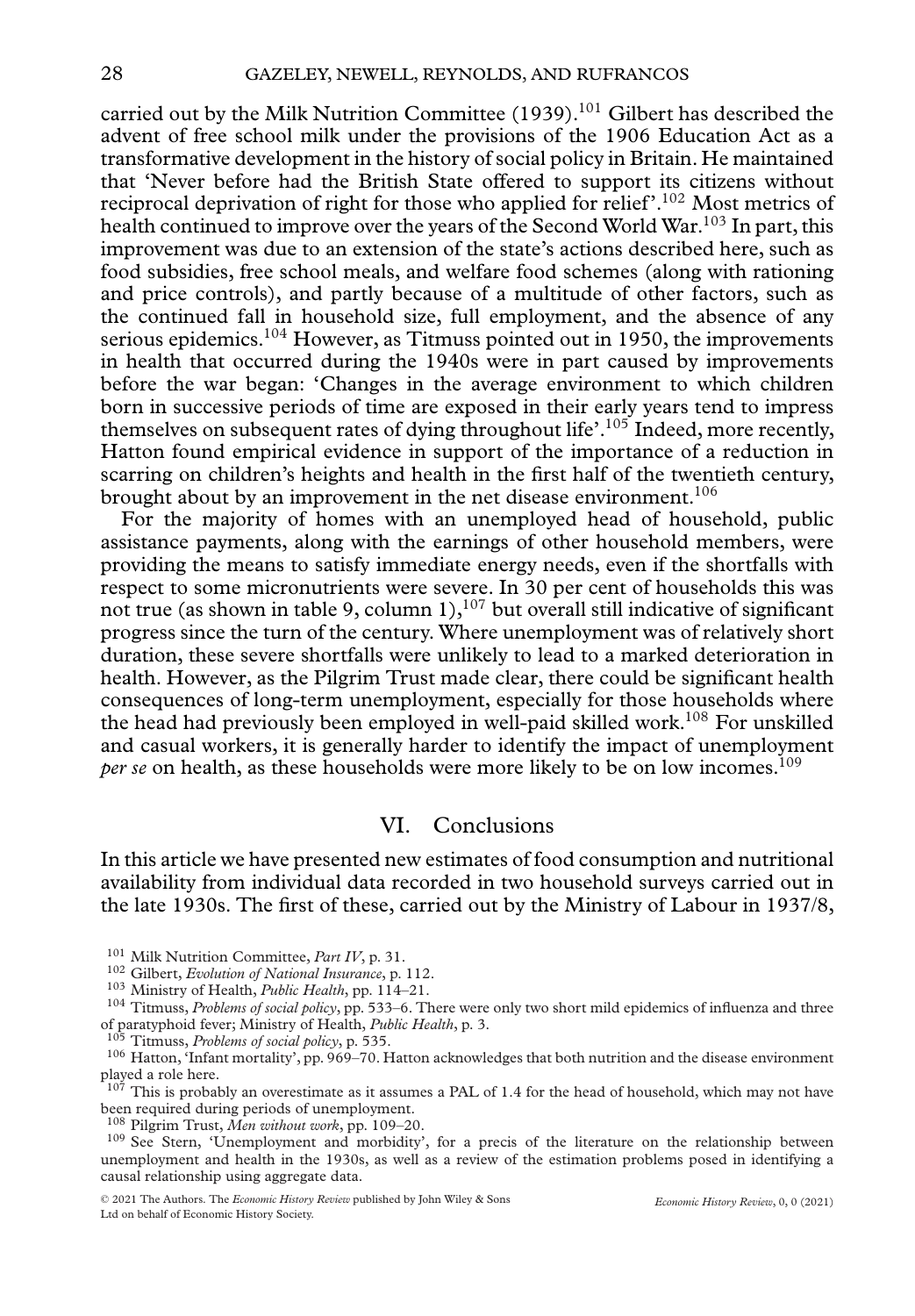stands as an exemplar of modern empirical investigation based upon interwar advances in sampling. This two-stage stratified random sample of working-class households with a head of household in employment provides better evidence on average household food consumption and associated estimates of energy and nutritional availability than the existing estimates provided by Boyd Orr and Crawford. We concur with the Ministry of Food's assessment that 'neither the Orr or Carnegie samples can be representative of Great Britain as whole, or of any particular class throughout the country'.110 These data show significant improvement in average household food consumption and nutritional availability than was evident in the Board of Trade's 1904 survey, or any time before. More meat, dairy products, fresh fruit, and fresh vegetables were being consumed by working-class households in the 1930s, as might be expected given the progress of real incomes per capita for those in employment between the dates of the two surveys.

The other household survey was carried out by the Rowett Research Institute for the Carnegie Trust in 1938/9. This survey lacked the sophistication of sampling method evident in the Ministry of Labour survey and did not systematically record total household income or expenditure. However, despite these drawbacks, its design allows us to investigate the experience of households without a working head and female-headed households, and the impact of state interventions (particularly school meals and milk) on food consumption and nutritional availability. We find that where the head of household was unemployed, household levels of energy and nutritional availability are significantly lower than their working contemporaries and quite similar to those households that Edwardian investigators would have described as destitute, the important difference being that these turn-of-thetwentieth-century households formed part of the working poor. The Carnegie survey also shows that female-headed households in employment fared worse than male-headed households, but significantly better than households without a working head.

Using household expenditure survey data, we have illustrated how a shift in social policy also led to a fundamentally different experience of poverty and hunger among households in the late 1930s compared with their Edwardian counterparts. Although a relatively small proportion of poor households in Britain on the eve of the Second World War were likely to have children that received one decent meal a day, a much greater proportion received school milk. We have demonstrated the importance of both interventions for children's nutritional attainment; particularly the school milk scheme, which provided a vital source of calcium for children whose diets were otherwise likely to be significantly deficient in this macronutrient. Households without work were also supported by the state in their own homes, rather than in the workhouse, albeit not always at a level that would fully meet their nutritional needs. For those household heads that remained out of work for a considerable length of time, the nutritional deficiencies presented here are consistent with the findings of contemporaries who highlighted the potentially deleterious impact long-term unemployment could have on health.<sup>111</sup>

<sup>111</sup> See, for example, Pilgrim Trust, *Men without work*.

<sup>110</sup> TNA, MAF 300/1, Crawford Broadley Comparisons, notes on the comparability of pre-war budgetary samples, p. 2.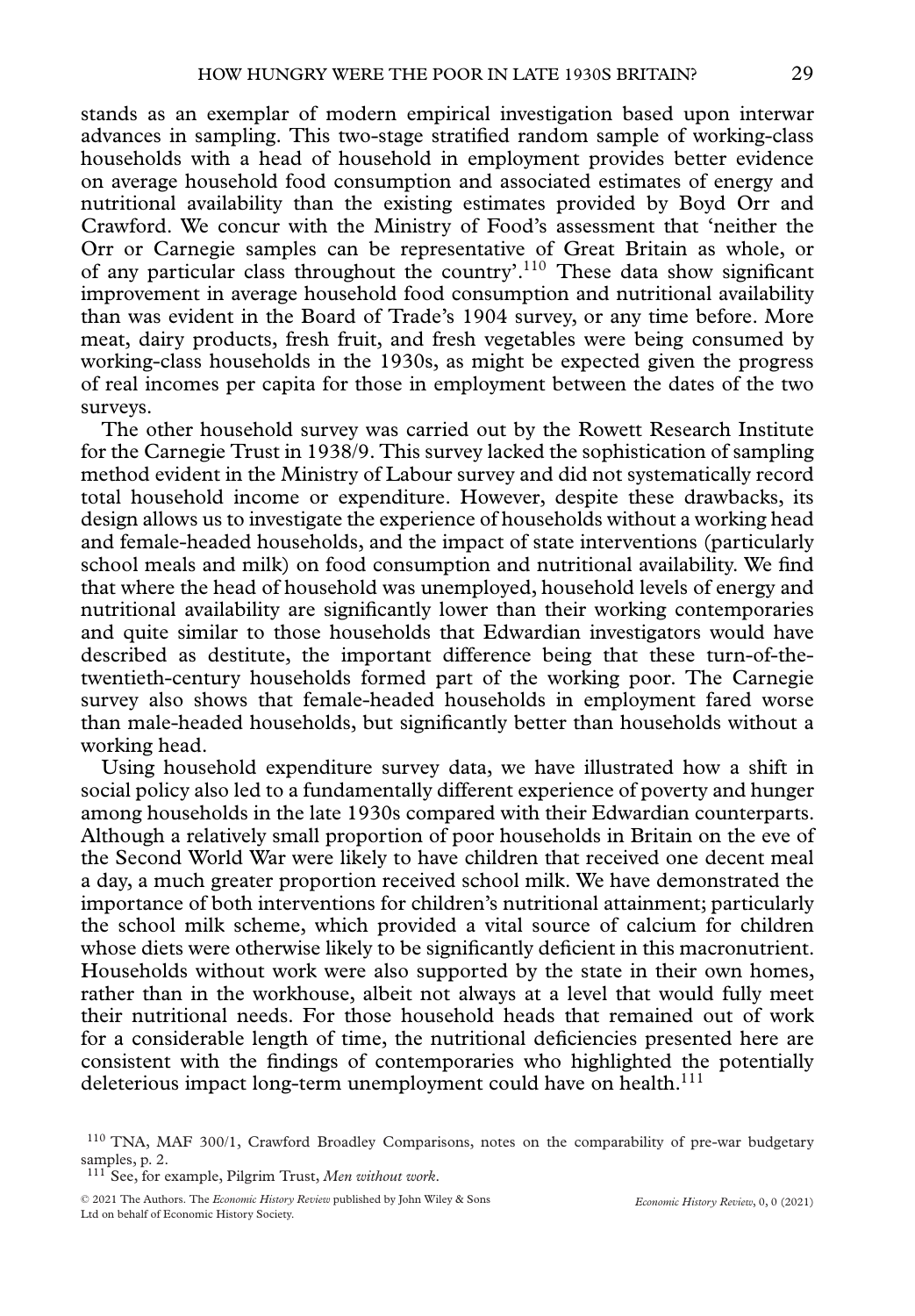What of the picture painted by Boyd Orr of widespread levels of malnutrition across working-class income groups in 1930s Britain? On the basis of the estimates we have derived from the Ministry of Labour 1937/8 working-class expenditure survey, it is difficult to accept the view that malnutrition was as widespread across the British population in the 1930s as Boyd Orr and some subsequent writers have claimed. One other feature of interwar food consumption is also clear: diets were more varied and contained greater quantities of milk, cheese, meat, eggs, fruit, and fish than they had done a generation earlier and *ceteris paribus* we would expect these diets to be less deficient in macro- and micronutrients as a consequence.

The widespread contemporary concern, and the fierce debate among historians, relating to malnutrition in Britain prior to the Second World War is partly the consequence of evaluating adequacy by applying contemporary standards, and partly the consequence of a failure to acknowledge the co-existence of more than one Britain in the 1930s. The debate is also one that touches a raw political nerve, as the interwar period, with its reputation for poverty, mass unemployment, and hunger marches, is the most obvious comparator by which to judge subsequent economic crises.

DOI: 10.1111/ehr.13079

#### **Footnote references**

- Aldcroft, D. H., *The interwar economy: Britain*, 1919–1939 (1970).
- Atkins, P. J., 'Fattening children or fattening farmers? School milk in Britain, 1921–41', *Economic History Review*, LVIII (2005), pp. 57–78.
- Atkins, P. J., 'The milk in schools scheme, 1934–45: "nationalization" and resistance', *History of Education*, 34 (2005), pp. 1–21.
- Boyd Orr, J., *Food, health and income: report on a survey of adequacy of diet in relation to income* (2nd edn., 1937).
- Boyer, G. R. and Hatton, T. J., 'New estimates of British unemployment, 1870–1913', *Journal of Economic History*, 62 (2002), pp. 643–75.
- Crafts, N. F. R. 'Long-term unemployment in Britain in the 1930s', *Economic History Review*, 2nd ser., XL (1987), pp. 418–32.
- Crawford, W. and Broadley, H., *The people's food* (1938).
- Engineers' Study Group on Economics, *Interim report on the design of a family budget with special reference to food* (1936).
- Feinstein, C. H., *National income, expenditure and output of the United Kingdom 1855–1965* (Cambridge, 1972).
- Fenner Brockway, A., Hungry England (1932).
- Floud, R., Fogel, R. W., Harris, B., and Hong, S. C., *The changing body: health, nutrition, and human development in the western world since 1700* (Cambridge, 2011).
- Gazeley, I. and Horrell, S., 'Nutrition in the English agricultural labourer's household over the course of the long nineteenth century', *Economic History Review*, 66 (2013), pp. 757–84.
- Gazeley, I. and Newell, A. T., 'Poverty in Edwardian Britain', *Economic History Review*, 64 (2011), pp. 52–71.
- Gazeley, I. and Newell, A., 'The end of destitution: evidence from urban British working households 1904–37', *Oxford Economic Papers*, 64 (2012), pp. 80–102.
- Gazeley, I. and Newell, A., 'Urban working-class food consumption and nutrition in Britain in 1904', *Economic History Review*, 68 (2015), pp. 101–22.
- Gazeley, I. and Newell, A., 'The British Living Standards Project', data available at UK Data Archive, Living standards of working households in Britain, 1904–1954, [http://doi.org/10.5255/UKDA-SN-7916-1.](http://doi.org/10.5255/UKDA-SN-7916-1)
- Gazeley, I., Newell, A., and Bezabih, M., 'The transformation of hunger revisited: estimating available calories from the budgets of late nineteenth-century British households', *Journal of Economic History*, 75 (2015), pp. 512–25.

Gilbert, B. B., *The evolution of National Insurance in Great Britain: the origins of the welfare state* (1966).

- Harris, B., The health of the schoolchild: a history of the school medical service in England and Wales, 1908–1974 (1995).
- Hatton, T. J., 'Infant mortality and the health of survivors: Britain, 1910–50', *Economic History Review*, 64 (2011), pp. 951–72.
- Hatton, T. J., 'How have Europeans grown so tall?', *Oxford Economic Papers*, 66 (2014), pp. 349–72.

© 2021 The Authors. The *Economic History Review* published by John Wiley & Sons Ltd on behalf of Economic History Society.

*Economic History Review*, 0, 0 (2021)